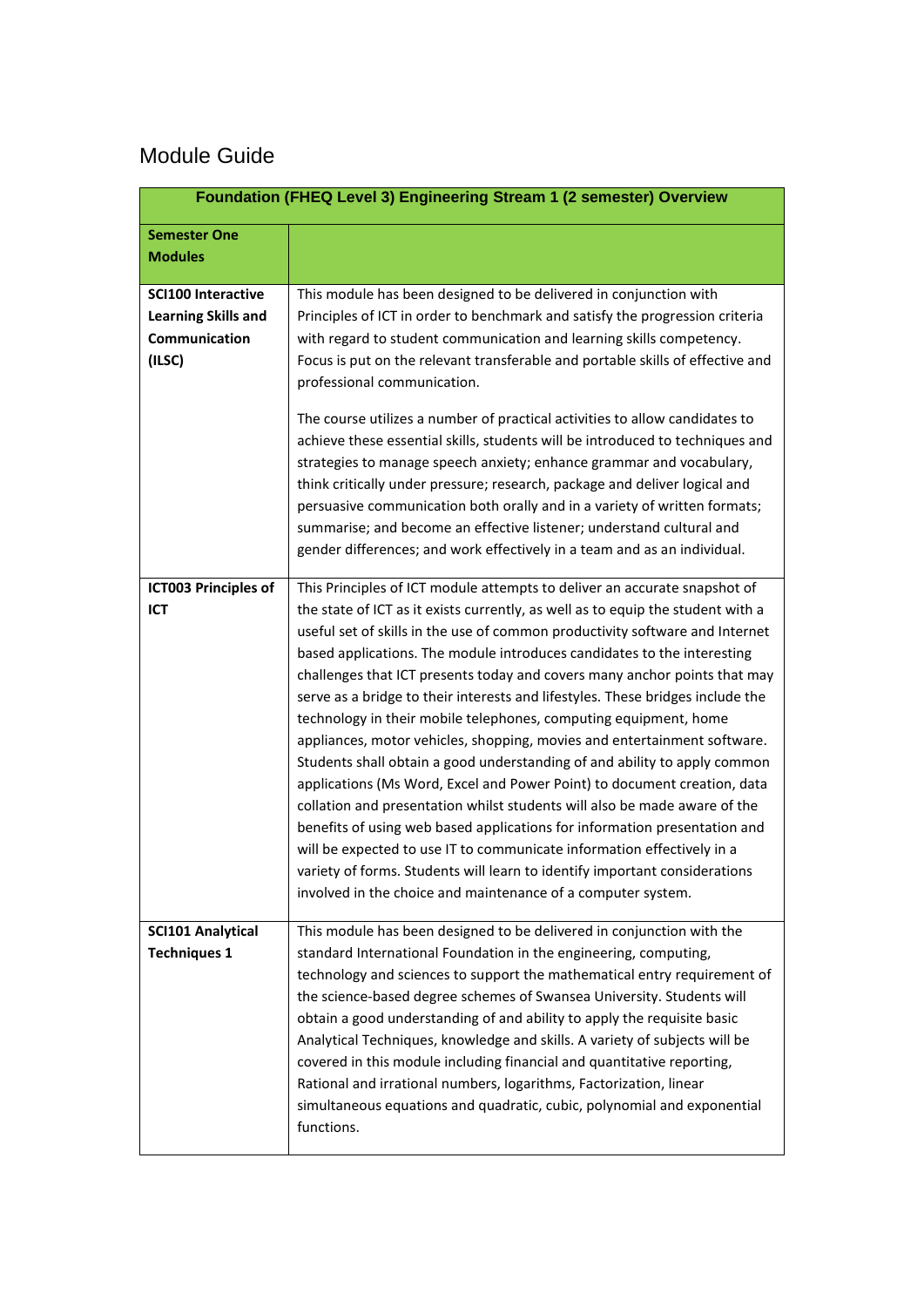| <b>SCI116 Physics 2</b>                                     | This module has been designed to be delivered in conjunction with the<br>standard International Foundation programmes in the engineering and<br>technology as well as computer science in order to support the<br>fundamental knowledge base and intellectual skills. The lectures cover<br>topics such as Wave motion, Electric charge, Quantization of charge,<br>Magnets and the earth's magnetic field, Photon interactions and Bohr<br>model.                                                                                                                                                                                                                                                                                                                                                                                                    |
|-------------------------------------------------------------|-------------------------------------------------------------------------------------------------------------------------------------------------------------------------------------------------------------------------------------------------------------------------------------------------------------------------------------------------------------------------------------------------------------------------------------------------------------------------------------------------------------------------------------------------------------------------------------------------------------------------------------------------------------------------------------------------------------------------------------------------------------------------------------------------------------------------------------------------------|
| <b>Semester Two</b><br><b>Modules</b>                       |                                                                                                                                                                                                                                                                                                                                                                                                                                                                                                                                                                                                                                                                                                                                                                                                                                                       |
| <b>SCI103 Analytical</b><br><b>Techniques 3</b>             | This module has been designed to be delivered in conjunction with the<br>standard International Foundation in Technology, Computer Science and<br>Mathematics programmes. Students will obtain a good understanding of<br>and ability to apply the requisite basic mathematical techniques,<br>knowledge and skills. Lectures will be taught on a variety of topics including<br>first order differential equations, determinants, Eigenvalues, vectors and<br>Maclaurin's Theorem.                                                                                                                                                                                                                                                                                                                                                                   |
| <b>SCI117 Physics 3</b>                                     | This module has been designed to be delivered in conjunction with the<br>standard International Foundation programme in engineering and<br>technology sciences in order to support the fundamental knowledge base<br>and intellectual skills. Lectures will cover a variety of topics including<br>Newton's laws of motion, types of forces in nature, velocity and<br>acceleration, kinetic and potential energy, centre of mass and centre of<br>gravity of a body, Pascal's principle, Avogadro's number, thermodynamics<br>and the electromagnetic spectrum.                                                                                                                                                                                                                                                                                      |
| <b>SCI120</b><br>Environmental<br><b>Awareness</b>          | This module has been designed to be delivered in conjunction with the<br>standard International Foundation programmes in engineering and<br>technology as well as computer science in order to support the<br>fundamental knowledge base and intellectual skills. students shall obtain a<br>good understanding of and ability to apply the requisite knowledge and<br>skills with regard to the biogeochemical context, engineering and ICT<br>design influences in response to certain environmental issues as well as<br>sustainable development in the UK and internationally. Lectures will be<br>conducted on a variety of topics including the biogeochemical cycle, global<br>systems and their current circulations, pollutants, climate change:<br>mitigation or adaptation, sustainability in engineering and environmental<br>management. |
| <b>SCI123</b><br><b>Fundamentals of</b><br><b>Materials</b> | This module is modelled on that of the School of Engineering (see EG-080)<br>and should be delivered in conjunction with standard The College, Swansea<br>University International Foundation in Engineering and Technology to<br>support knowledge and understanding with regard to the application of<br>materials to the engineering sciences and as a basis to further study of the<br>prescribed degree schemes of Swansea University. The lectures on this<br>course will                                                                                                                                                                                                                                                                                                                                                                       |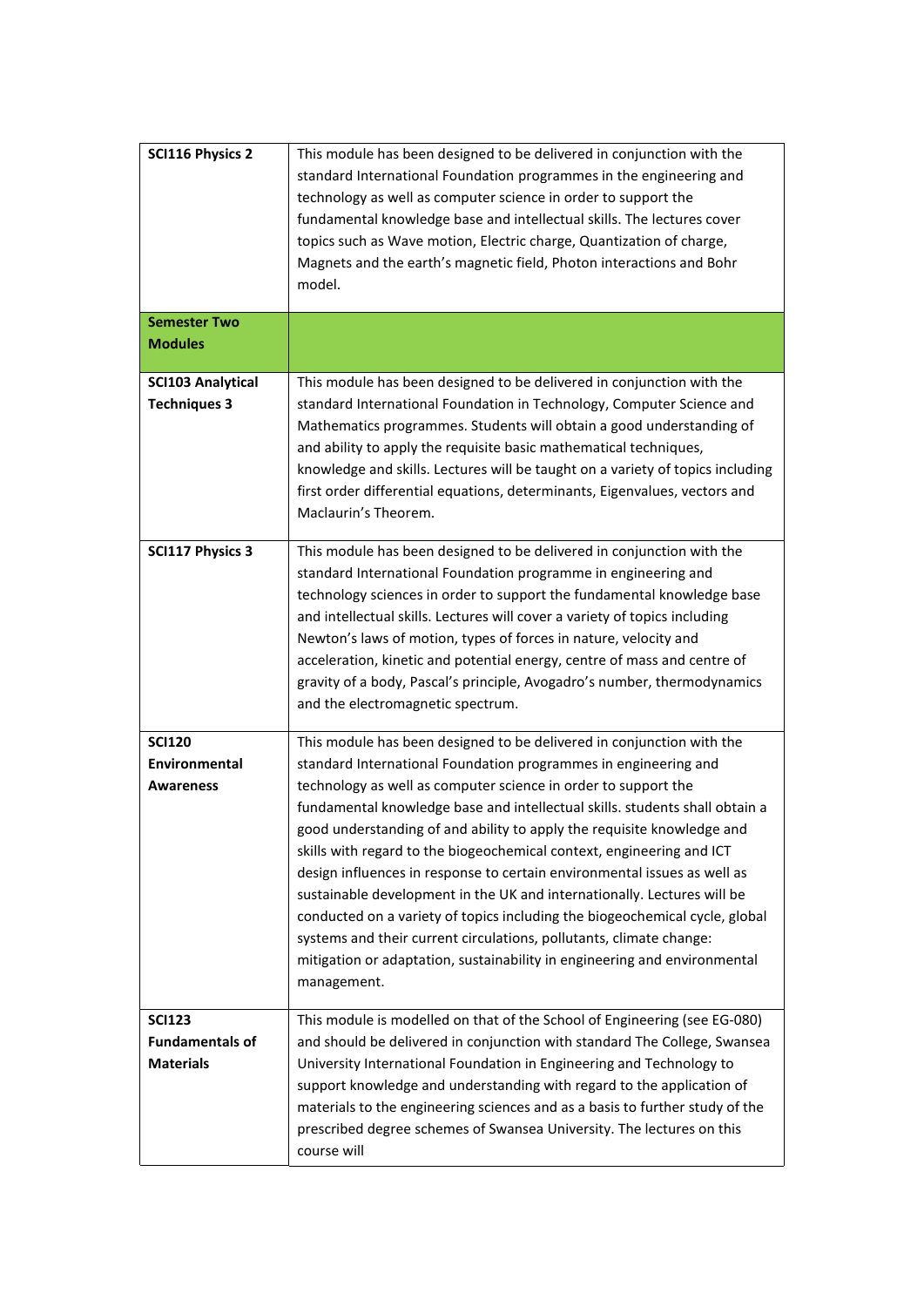| include metallic bonding, oxidation and reduction, hydrocarbon, polymers, |
|---------------------------------------------------------------------------|
| adhesives and bonding.                                                    |
|                                                                           |

|                                                                                           | <b>Foundation (FHEQ Level 3) Engineering Stream 1 (Entry Point A of 3 Semester)</b><br><b>Overview</b>                                                                                                                                                                                                                                                                                                                                                                                                                                                                                                                                                                                                                                                                                                                                                                                                                                                                                                                                                                                                                                                                            |
|-------------------------------------------------------------------------------------------|-----------------------------------------------------------------------------------------------------------------------------------------------------------------------------------------------------------------------------------------------------------------------------------------------------------------------------------------------------------------------------------------------------------------------------------------------------------------------------------------------------------------------------------------------------------------------------------------------------------------------------------------------------------------------------------------------------------------------------------------------------------------------------------------------------------------------------------------------------------------------------------------------------------------------------------------------------------------------------------------------------------------------------------------------------------------------------------------------------------------------------------------------------------------------------------|
| <b>Semester One</b><br><b>Modules</b>                                                     |                                                                                                                                                                                                                                                                                                                                                                                                                                                                                                                                                                                                                                                                                                                                                                                                                                                                                                                                                                                                                                                                                                                                                                                   |
| <b>SCI100 Interactive</b><br><b>Learning Skills and</b><br><b>Communication</b><br>(ILSC) | This module has been designed to be delivered in conjunction with<br>Principles of ICT in order to benchmark and satisfy the progression criteria<br>with regard to student communication and learning skills competency.<br>Focus is put on the relevant transferable and portable skills of effective and<br>professional communication.<br>The course utilizes a number of practical activities to allow candidates to<br>achieve these essential skills, students will be introduced to techniques and<br>strategies to manage speech anxiety; enhance grammar and vocabulary,<br>think critically under pressure; research, package and deliver logical and<br>persuasive communication both orally and in a variety of written formats;<br>summarise; and become an effective listener; understand cultural and<br>gender differences; and work effectively in a team and as an individual.                                                                                                                                                                                                                                                                                 |
| <b>ICT003 Principles of</b><br>ICT                                                        | This Principles of ICT module attempts to deliver an accurate snapshot of<br>the state of ICT as it exists currently, as well as to equip the student with a<br>useful set of skills in the use of common productivity software and Internet<br>based applications. The module introduces candidates to the interesting<br>challenges that ICT presents today and covers many anchor points that may<br>serve as a bridge to their interests and lifestyles. These bridges include the<br>technology in their mobile telephones, computing equipment, home<br>appliances, motor vehicles, shopping, movies and entertainment software.<br>Students shall obtain a good understanding of and ability to apply common<br>applications (Ms Word, Excel and Power Point) to document creation, data<br>collation and presentation whilst students will also be made aware of the<br>benefits of using web based applications for information presentation and<br>will be expected to use IT to communicate information effectively in a<br>variety of forms. Students will learn to identify important considerations<br>involved in the choice and maintenance of a computer system. |
| <b>ESP1 English</b><br>Portfolio 1                                                        | The module has been designed to enable students to reach a linguistic level<br>appropriate for academic study on their chosen degree scheme. The aim of<br>English Skills Portfolio is to enable students to develop their English<br>Language level within an academic context, and to equip students with the<br>linguistic and academic skills necessary to perform confidently within their<br>chosen discipline, whilst simultaneously encouraging them to become<br>effective independent learners.                                                                                                                                                                                                                                                                                                                                                                                                                                                                                                                                                                                                                                                                         |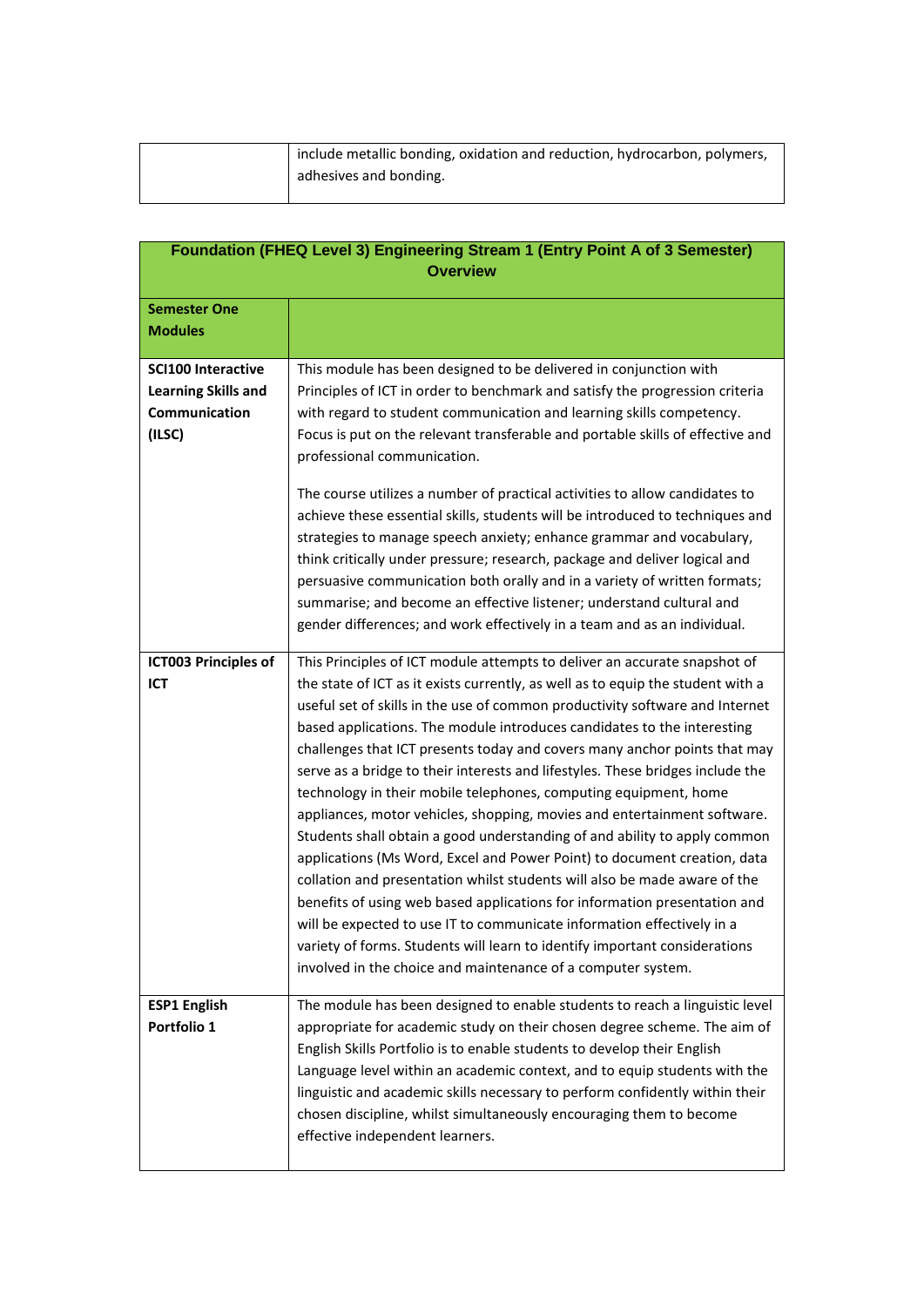| <b>Semester Two</b><br><b>Modules</b>              |                                                                                                                                                                                                                                                                                                                                                                                                                                                                                                                                                                                                                                                                                                                                                                                                                                                       |
|----------------------------------------------------|-------------------------------------------------------------------------------------------------------------------------------------------------------------------------------------------------------------------------------------------------------------------------------------------------------------------------------------------------------------------------------------------------------------------------------------------------------------------------------------------------------------------------------------------------------------------------------------------------------------------------------------------------------------------------------------------------------------------------------------------------------------------------------------------------------------------------------------------------------|
| <b>SCI101 Analytical</b><br><b>Techniques 1</b>    | This module has been designed to be delivered in conjunction with the<br>standard International Foundation in the engineering, computing,<br>technology and sciences to support the mathematical entry requirement of<br>the science-based degree schemes of Swansea University. Students will<br>obtain a good understanding of and ability to apply the requisite basic<br>Analytical Techniques, knowledge and skills. A variety of subjects will be<br>covered in this module including financial and quantitative reporting,<br>Rational and irrational numbers, logarithms, Factorization, linear<br>simultaneous equations and quadratic, cubic, polynomial and exponential<br>functions.                                                                                                                                                      |
| <b>SCI116 Physics 2</b>                            | This module has been designed to be delivered in conjunction with the<br>standard International Foundation programmes in the engineering and<br>technology as well as computer science in order to support the<br>fundamental knowledge base and intellectual skills. The lectures cover<br>topics such as Wave motion, Electric charge, Quantization of charge,<br>Magnets and the earth's magnetic field, Photon interactions and Bohr<br>model.                                                                                                                                                                                                                                                                                                                                                                                                    |
| <b>SCI120</b><br>Environmental<br><b>Awareness</b> | This module has been designed to be delivered in conjunction with the<br>standard International Foundation programmes in engineering and<br>technology as well as computer science in order to support the<br>fundamental knowledge base and intellectual skills. students shall obtain a<br>good understanding of and ability to apply the requisite knowledge and<br>skills with regard to the biogeochemical context, engineering and ICT<br>design influences in response to certain environmental issues as well as<br>sustainable development in the UK and internationally. Lectures will be<br>conducted on a variety of topics including the biogeochemical cycle, global<br>systems and their current circulations, pollutants, climate change:<br>mitigation or adaptation, sustainability in engineering and environmental<br>management. |
| <b>ESP2 English</b><br><b>Portfolio 2</b>          | The module has been designed to enable students to reach a linguistic level<br>appropriate for academic study on their chosen degree scheme. The aim of<br>English Skills Portfolio is to enable students to develop their English<br>Language level within an academic context, and to equip students with the<br>linguistic and academic skills necessary to perform confidently within their<br>chosen discipline, whilst simultaneously encouraging them to become<br>effective independent learners.                                                                                                                                                                                                                                                                                                                                             |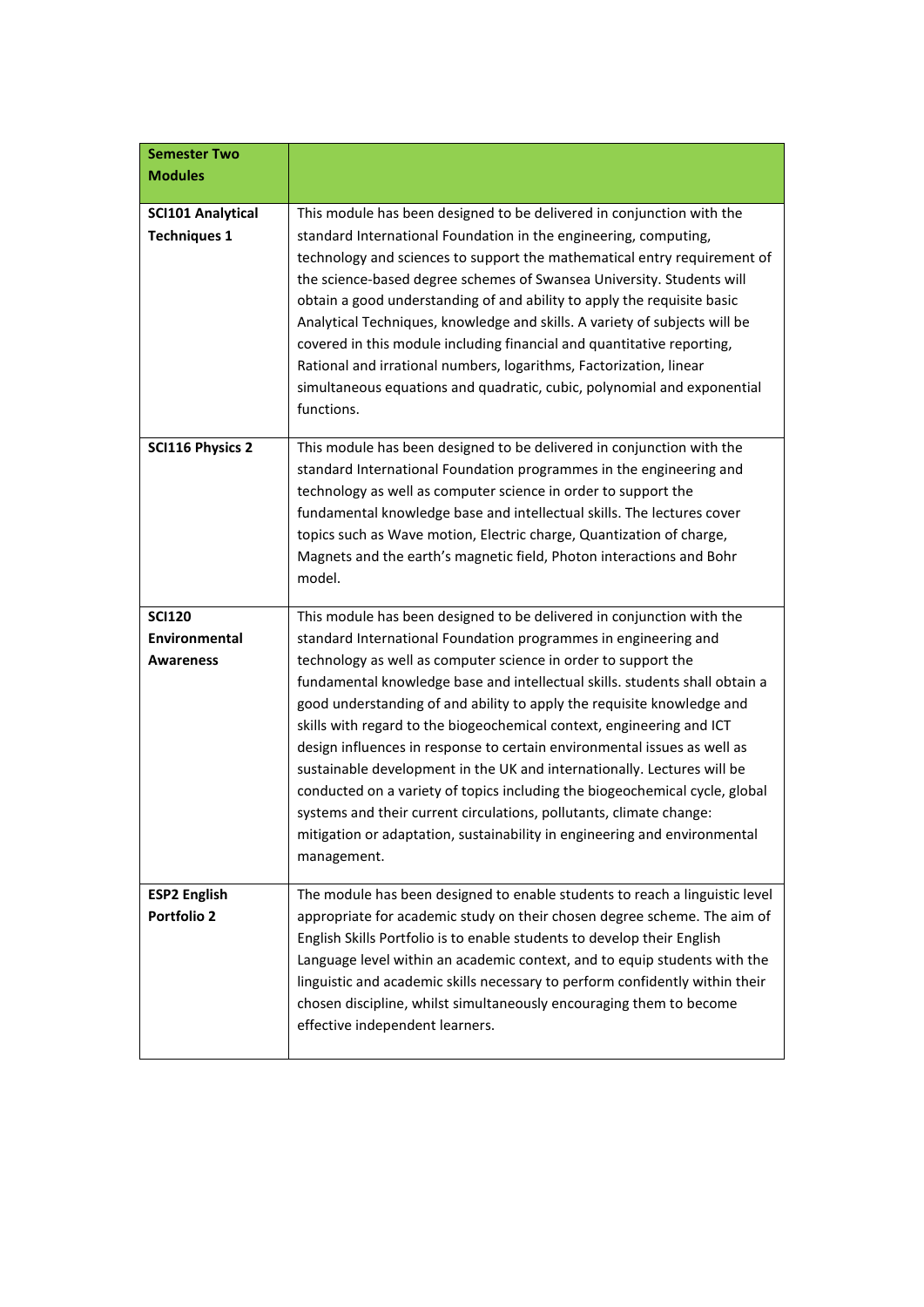| <b>Semester Three</b>                           |                                                                                                                                                                                                                                                                                                                                                                                                                                                                                                                                                                  |
|-------------------------------------------------|------------------------------------------------------------------------------------------------------------------------------------------------------------------------------------------------------------------------------------------------------------------------------------------------------------------------------------------------------------------------------------------------------------------------------------------------------------------------------------------------------------------------------------------------------------------|
| <b>Modules</b>                                  |                                                                                                                                                                                                                                                                                                                                                                                                                                                                                                                                                                  |
|                                                 |                                                                                                                                                                                                                                                                                                                                                                                                                                                                                                                                                                  |
| <b>SCI103 Analytical</b><br><b>Techniques 3</b> | This module has been designed to be delivered in conjunction with the<br>standard International Foundation in Technology, Computer Science and<br>Mathematics programmes. Students will obtain a good understanding of<br>and ability to apply the requisite basic mathematical techniques,<br>knowledge and skills. Lectures will be taught on a variety of topics including<br>first order differential equations, determinants, Eigenvalues, vectors and<br>Maclaurin's Theorem.                                                                              |
| <b>SCI117 Physics 3</b>                         | This module has been designed to be delivered in conjunction with the<br>standard International Foundation programme in engineering and<br>technology sciences in order to support the fundamental knowledge base<br>and intellectual skills. Lectures will cover a variety of topics including<br>Newton's laws of motion, types of forces in nature, velocity and<br>acceleration, kinetic and potential energy, centre of mass and centre of<br>gravity of a body, Pascal's principle, Avogadro's number, thermodynamics<br>and the electromagnetic spectrum. |
| <b>SCI123</b>                                   | This module is modelled on that of the School of Engineering (see EG-080)                                                                                                                                                                                                                                                                                                                                                                                                                                                                                        |
| <b>Fundamentals of</b>                          | and should be delivered in conjunction with the standard The College,                                                                                                                                                                                                                                                                                                                                                                                                                                                                                            |
| <b>Materials</b>                                | Swansea University International Foundation in Engineering and                                                                                                                                                                                                                                                                                                                                                                                                                                                                                                   |
|                                                 | Technology to support knowledge and understanding with regard to the<br>application of materials to the engineering sciences and as a basis to further<br>study of the prescribed degree schemes of Swansea University. The lectures                                                                                                                                                                                                                                                                                                                             |
|                                                 | on this course will include metallic bonding, oxidation and reduction,<br>hydrocarbon, polymers, adhesives and bonding.                                                                                                                                                                                                                                                                                                                                                                                                                                          |
| <b>ESP3 English</b>                             | The module has been designed to enable students to reach a linguistic level                                                                                                                                                                                                                                                                                                                                                                                                                                                                                      |
| Portfolio 3                                     | appropriate for academic study on their chosen degree scheme. The aim of<br>English Skills Portfolio is to enable students to develop their English<br>Language level within an academic context, and to equip students with the<br>linguistic and academic skills necessary to perform confidently within their                                                                                                                                                                                                                                                 |
|                                                 | chosen discipline, whilst simultaneously encouraging them to become<br>effective independent learners.                                                                                                                                                                                                                                                                                                                                                                                                                                                           |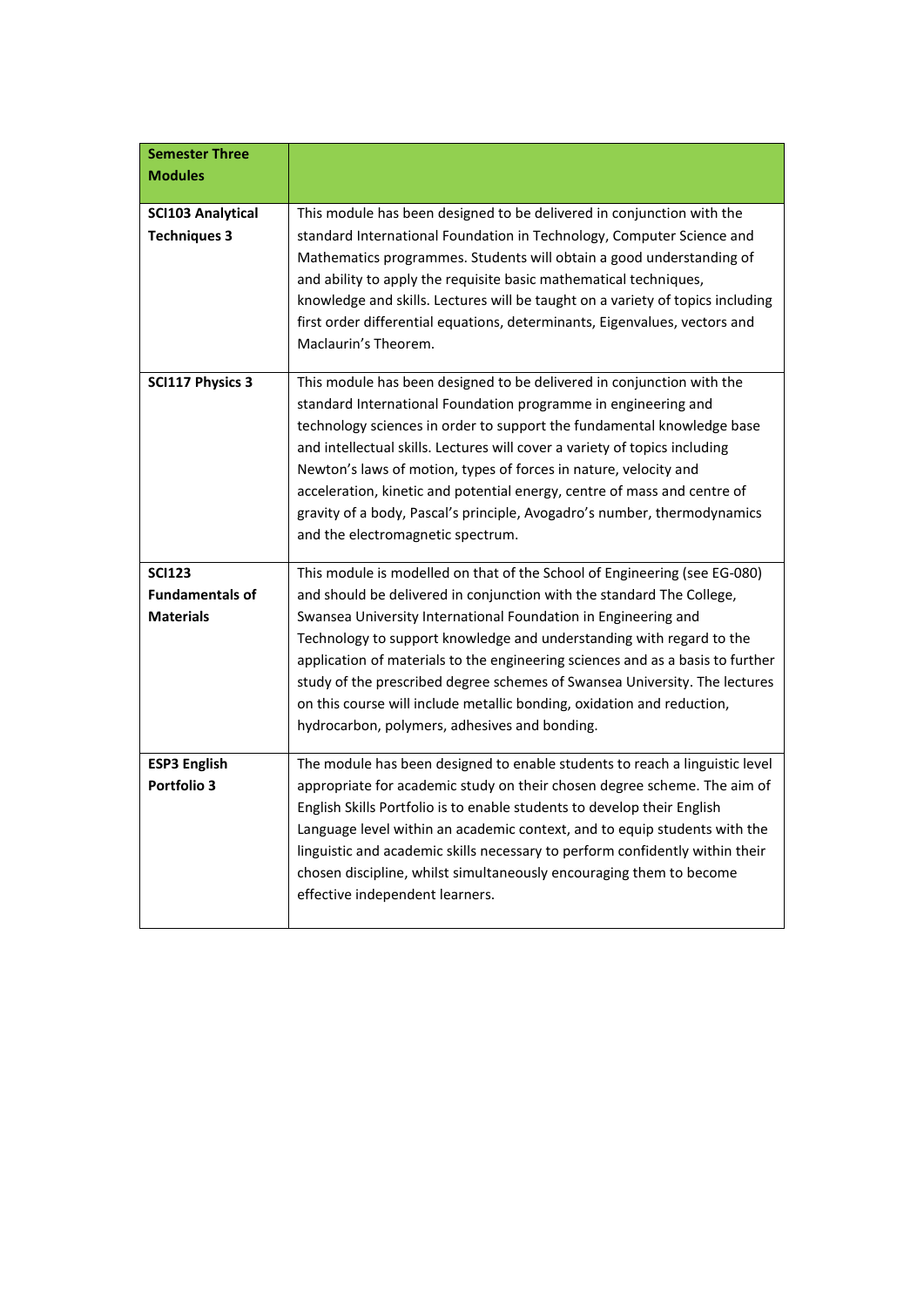|                                                                                    | Foundation (FHEQ Level 3) Engineering Stream 1 (Entry Point B of 3 Semester)<br><b>Overview</b>                                                                                                                                                                                                                                                                                                                                                                                                                                                                                                                                                                                                                                                                                                                                                                                                   |
|------------------------------------------------------------------------------------|---------------------------------------------------------------------------------------------------------------------------------------------------------------------------------------------------------------------------------------------------------------------------------------------------------------------------------------------------------------------------------------------------------------------------------------------------------------------------------------------------------------------------------------------------------------------------------------------------------------------------------------------------------------------------------------------------------------------------------------------------------------------------------------------------------------------------------------------------------------------------------------------------|
| <b>Semester One</b><br><b>Modules</b>                                              |                                                                                                                                                                                                                                                                                                                                                                                                                                                                                                                                                                                                                                                                                                                                                                                                                                                                                                   |
| <b>SCI100 Interactive</b><br><b>Learning Skills and</b><br>Communication<br>(ILSC) | This module has been designed to be delivered in conjunction with<br>Principles of ICT in order to benchmark and satisfy the progression criteria<br>with regard to student communication and learning skills competency.<br>Focus is put on the relevant transferable and portable skills of effective and<br>professional communication.<br>The course utilizes a number of practical activities to allow candidates to<br>achieve these essential skills, students will be introduced to techniques and<br>strategies to manage speech anxiety; enhance grammar and vocabulary,<br>think critically under pressure; research, package and deliver logical and<br>persuasive communication both orally and in a variety of written formats;<br>summarise; and become an effective listener; understand cultural and<br>gender differences; and work effectively in a team and as an individual. |
| <b>SCI101 Analytical</b><br><b>Techniques 1</b>                                    | This module has been designed to be delivered in conjunction with the<br>standard International Foundation in the engineering, computing,<br>technology and sciences to support the mathematical entry requirement of<br>the science-based degree schemes of Swansea University. Students will<br>obtain a good understanding of and ability to apply the requisite basic<br>Analytical Techniques, knowledge and skills. A variety of subjects will be<br>covered in this module including financial and quantitative reporting,<br>Rational and irrational numbers, logarithms, Factorization, linear<br>simultaneous equations and quadratic, cubic, polynomial and exponential<br>functions.                                                                                                                                                                                                  |
| <b>SCI116 Physics 2</b>                                                            | This module has been designed to be delivered in conjunction with the<br>standard International Foundation programmes in the engineering and<br>technology as well as computer science in order to support the<br>fundamental knowledge base and intellectual skills. The lectures cover<br>topics such as Wave motion, Electric charge, Quantization of charge,<br>Magnets and the earth's magnetic field, Photon interactions and Bohr<br>model.                                                                                                                                                                                                                                                                                                                                                                                                                                                |
| <b>ESP2 English</b><br><b>Portfolio 2</b>                                          | The module has been designed to enable students to reach a linguistic level<br>appropriate for academic study on their chosen degree scheme. The aim of<br>English Skills Portfolio is to enable students to develop their English<br>Language level within an academic context, and to equip students with the<br>linguistic and academic skills necessary to perform confidently within their<br>chosen discipline, whilst simultaneously encouraging them to become<br>effective independent learners.                                                                                                                                                                                                                                                                                                                                                                                         |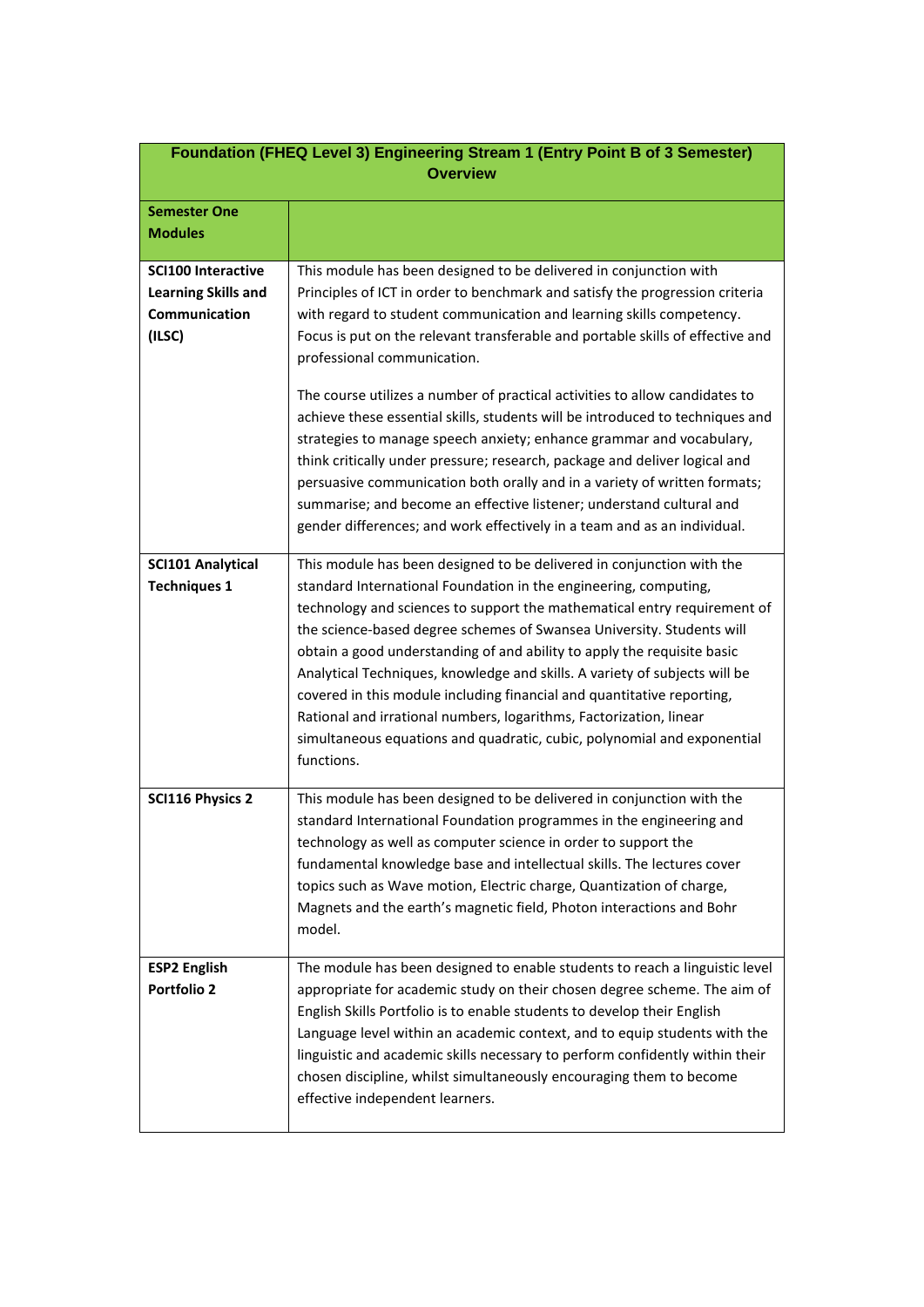| <b>Semester Two</b><br><b>Modules</b>                       |                                                                                                                                                                                                                                                                                                                                                                                                                                                                                                                                                                                                                                                                                                                                                                                                                                                       |
|-------------------------------------------------------------|-------------------------------------------------------------------------------------------------------------------------------------------------------------------------------------------------------------------------------------------------------------------------------------------------------------------------------------------------------------------------------------------------------------------------------------------------------------------------------------------------------------------------------------------------------------------------------------------------------------------------------------------------------------------------------------------------------------------------------------------------------------------------------------------------------------------------------------------------------|
| <b>SCI103 Analytical</b><br><b>Techniques 3</b>             | This module has been designed to be delivered in conjunction with the<br>standard International Foundation in Technology, Computer Science and<br>Mathematics programmes. Students will obtain a good understanding of<br>and ability to apply the requisite basic mathematical techniques,<br>knowledge and skills. Lectures will be taught on a variety of topics including<br>first order differential equations, determinants, Eigenvalues, vectors and<br>Maclaurin's Theorem.                                                                                                                                                                                                                                                                                                                                                                   |
| <b>SCI117 Physics 3</b>                                     | This module has been designed to be delivered in conjunction with the<br>standard International Foundation programme in engineering and<br>technology sciences in order to support the fundamental knowledge base<br>and intellectual skills. Lectures will cover a variety of topics including<br>Newton's laws of motion, types of forces in nature, velocity and<br>acceleration, kinetic and potential energy, centre of mass and centre of<br>gravity of a body, Pascal's principle, Avogadro's number, thermodynamics<br>and the electromagnetic spectrum.                                                                                                                                                                                                                                                                                      |
| <b>SCI120</b><br><b>Environmental</b><br>Awareness          | This module has been designed to be delivered in conjunction with the<br>standard International Foundation programmes in engineering and<br>technology as well as computer science in order to support the<br>fundamental knowledge base and intellectual skills. students shall obtain a<br>good understanding of and ability to apply the requisite knowledge and<br>skills with regard to the biogeochemical context, engineering and ICT<br>design influences in response to certain environmental issues as well as<br>sustainable development in the UK and internationally. Lectures will be<br>conducted on a variety of topics including the biogeochemical cycle, global<br>systems and their current circulations, pollutants, climate change:<br>mitigation or adaptation, sustainability in engineering and environmental<br>management. |
| <b>SCI123</b><br><b>Fundamentals of</b><br><b>Materials</b> | This module is modelled on that of the School of Engineering (see EG-080)<br>and should be delivered in conjunction with the standard The College,<br>Swansea University International Foundation in Engineering and<br>Technology to support knowledge and understanding with regard to the<br>application of materials to the engineering sciences and as a basis to further<br>study of the prescribed degree schemes of Swansea University. The lectures<br>on this course will include metallic bonding, oxidation and reduction,<br>hydrocarbon, polymers, adhesives and bonding.                                                                                                                                                                                                                                                               |
| <b>ESP3 English</b><br>Portfolio 3                          | The module has been designed to enable students to reach a linguistic level<br>appropriate for academic study on their chosen degree scheme. The aim of<br>English Skills Portfolio is to enable students to develop their English<br>Language level within an academic context, and to equip students with the<br>linguistic and academic skills necessary to perform confidently within their                                                                                                                                                                                                                                                                                                                                                                                                                                                       |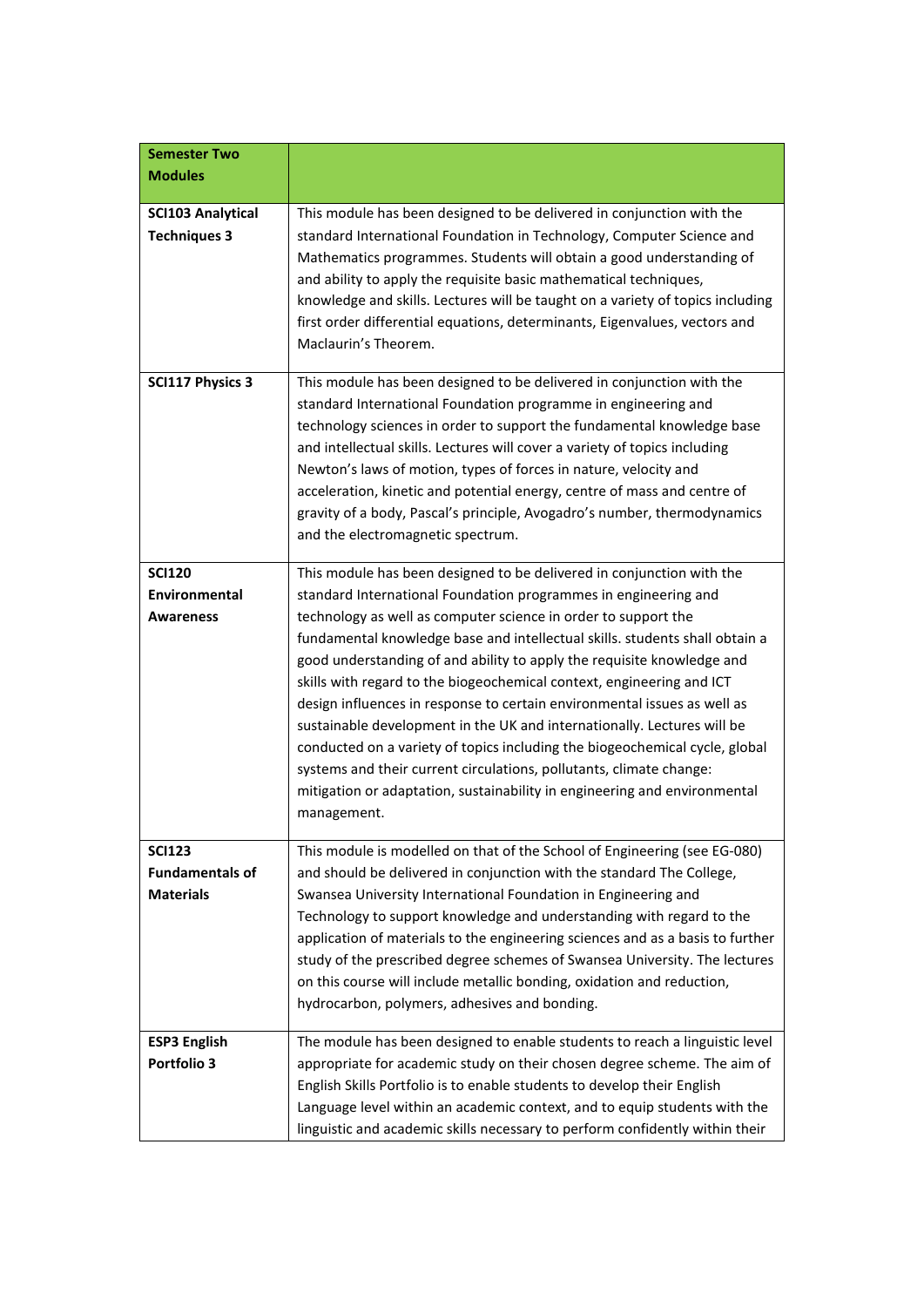| chosen discipline, whilst simultaneously encouraging them to become |
|---------------------------------------------------------------------|
| effective independent learners.                                     |
|                                                                     |

|                                                                                    | Foundation (FHEQ Level 3) Engineering Stream 1 (November Entry) Overview                                                                                                                                                                                                                                                                                                                                                                                                                                                                                                                                                                                                                                                                                                                                                                                                                                                                                                                                                                                                                                                                                                          |
|------------------------------------------------------------------------------------|-----------------------------------------------------------------------------------------------------------------------------------------------------------------------------------------------------------------------------------------------------------------------------------------------------------------------------------------------------------------------------------------------------------------------------------------------------------------------------------------------------------------------------------------------------------------------------------------------------------------------------------------------------------------------------------------------------------------------------------------------------------------------------------------------------------------------------------------------------------------------------------------------------------------------------------------------------------------------------------------------------------------------------------------------------------------------------------------------------------------------------------------------------------------------------------|
| <b>Semester One</b><br><b>Modules</b>                                              |                                                                                                                                                                                                                                                                                                                                                                                                                                                                                                                                                                                                                                                                                                                                                                                                                                                                                                                                                                                                                                                                                                                                                                                   |
| <b>SCI100 Interactive</b><br><b>Learning Skills and</b><br>Communication<br>(ILSC) | This module has been designed to be delivered in conjunction with<br>Principles of ICT in order to benchmark and satisfy the progression criteria<br>with regard to student communication and learning skills competency.<br>Focus is put on the relevant transferable and portable skills of effective and<br>professional communication.                                                                                                                                                                                                                                                                                                                                                                                                                                                                                                                                                                                                                                                                                                                                                                                                                                        |
|                                                                                    | The course utilizes a number of practical activities to allow candidates to<br>achieve these essential skills, students will be introduced to techniques and<br>strategies to manage speech anxiety; enhance grammar and vocabulary,<br>think critically under pressure; research, package and deliver logical and<br>persuasive communication both orally and in a variety of written formats;<br>summarise; and become an effective listener; understand cultural and<br>gender differences; and work effectively in a team and as an individual.                                                                                                                                                                                                                                                                                                                                                                                                                                                                                                                                                                                                                               |
| <b>ICT003 Principles of</b><br>ICT                                                 | This Principles of ICT module attempts to deliver an accurate snapshot of<br>the state of ICT as it exists currently, as well as to equip the student with a<br>useful set of skills in the use of common productivity software and Internet<br>based applications. The module introduces candidates to the interesting<br>challenges that ICT presents today and covers many anchor points that may<br>serve as a bridge to their interests and lifestyles. These bridges include the<br>technology in their mobile telephones, computing equipment, home<br>appliances, motor vehicles, shopping, movies and entertainment software.<br>Students shall obtain a good understanding of and ability to apply common<br>applications (Ms Word, Excel and Power Point) to document creation, data<br>collation and presentation whilst students will also be made aware of the<br>benefits of using web based applications for information presentation and<br>will be expected to use IT to communicate information effectively in a<br>variety of forms. Students will learn to identify important considerations<br>involved in the choice and maintenance of a computer system. |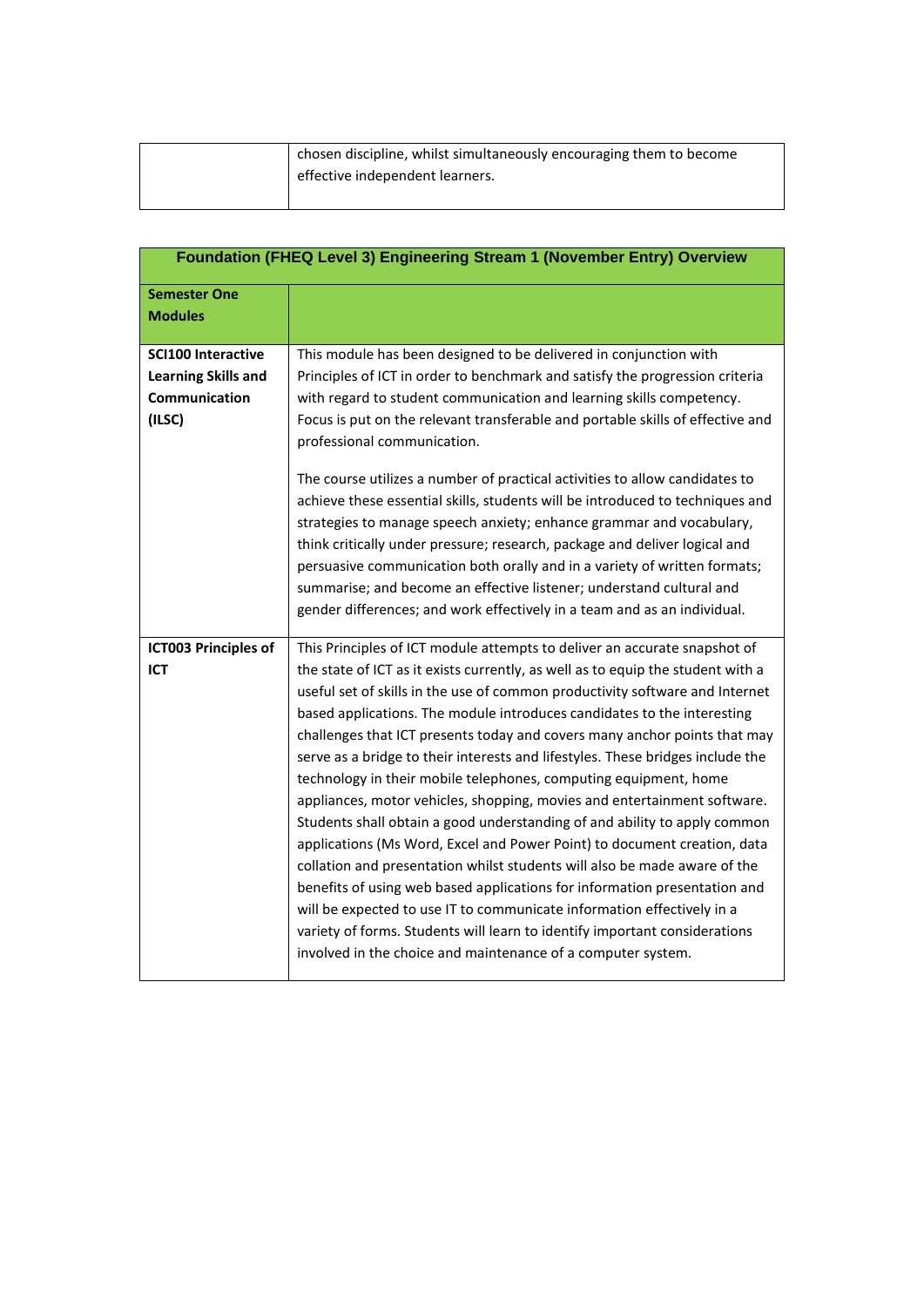| <b>Semester Two</b>                                       |                                                                                                                                                                                                                                                                                                                                                                                                                                                                                                                                                                                                                                                                                                                                                                                                                                                       |
|-----------------------------------------------------------|-------------------------------------------------------------------------------------------------------------------------------------------------------------------------------------------------------------------------------------------------------------------------------------------------------------------------------------------------------------------------------------------------------------------------------------------------------------------------------------------------------------------------------------------------------------------------------------------------------------------------------------------------------------------------------------------------------------------------------------------------------------------------------------------------------------------------------------------------------|
| <b>Modules</b>                                            |                                                                                                                                                                                                                                                                                                                                                                                                                                                                                                                                                                                                                                                                                                                                                                                                                                                       |
| <b>SCI101 Analytical</b><br><b>Techniques 1</b>           | This module has been designed to be delivered in conjunction with the<br>standard International Foundation in the engineering, computing,<br>technology and sciences to support the mathematical entry requirement of<br>the science-based degree schemes of Swansea University. Students will<br>obtain a good understanding of and ability to apply the requisite basic<br>Analytical Techniques, knowledge and skills. A variety of subjects will be<br>covered in this module including financial and quantitative reporting,<br>Rational and irrational numbers, logarithms, Factorization, linear<br>simultaneous equations and quadratic, cubic, polynomial and exponential<br>functions.                                                                                                                                                      |
| <b>SCI116 Physics 2</b>                                   | This module has been designed to be delivered in conjunction with the<br>standard International Foundation programmes in the engineering and<br>technology as well as computer science in order to support the<br>fundamental knowledge base and intellectual skills. The lectures cover<br>topics such as Wave motion, Electric charge, Quantization of charge,<br>Magnets and the earth's magnetic field, Photon interactions and Bohr<br>model.                                                                                                                                                                                                                                                                                                                                                                                                    |
| <b>SCI120</b><br><b>Environmental</b><br><b>Awareness</b> | This module has been designed to be delivered in conjunction with the<br>standard International Foundation programmes in engineering and<br>technology as well as computer science in order to support the<br>fundamental knowledge base and intellectual skills. students shall obtain a<br>good understanding of and ability to apply the requisite knowledge and<br>skills with regard to the biogeochemical context, engineering and ICT<br>design influences in response to certain environmental issues as well as<br>sustainable development in the UK and internationally. Lectures will be<br>conducted on a variety of topics including the biogeochemical cycle, global<br>systems and their current circulations, pollutants, climate change:<br>mitigation or adaptation, sustainability in engineering and environmental<br>management. |
| <b>Semester Two</b><br><b>Modules</b>                     |                                                                                                                                                                                                                                                                                                                                                                                                                                                                                                                                                                                                                                                                                                                                                                                                                                                       |
| <b>SCI117 Physics 3</b>                                   | This module has been designed to be delivered in conjunction with the<br>standard International Foundation programme in engineering and<br>technology sciences in order to support the fundamental knowledge base<br>and intellectual skills. Lectures will cover a variety of topics including<br>Newton's laws of motion, types of forces in nature, velocity and<br>acceleration, kinetic and potential energy, centre of mass and centre of<br>gravity of a body, Pascal's principle, Avogadro's number, thermodynamics<br>and the electromagnetic spectrum.                                                                                                                                                                                                                                                                                      |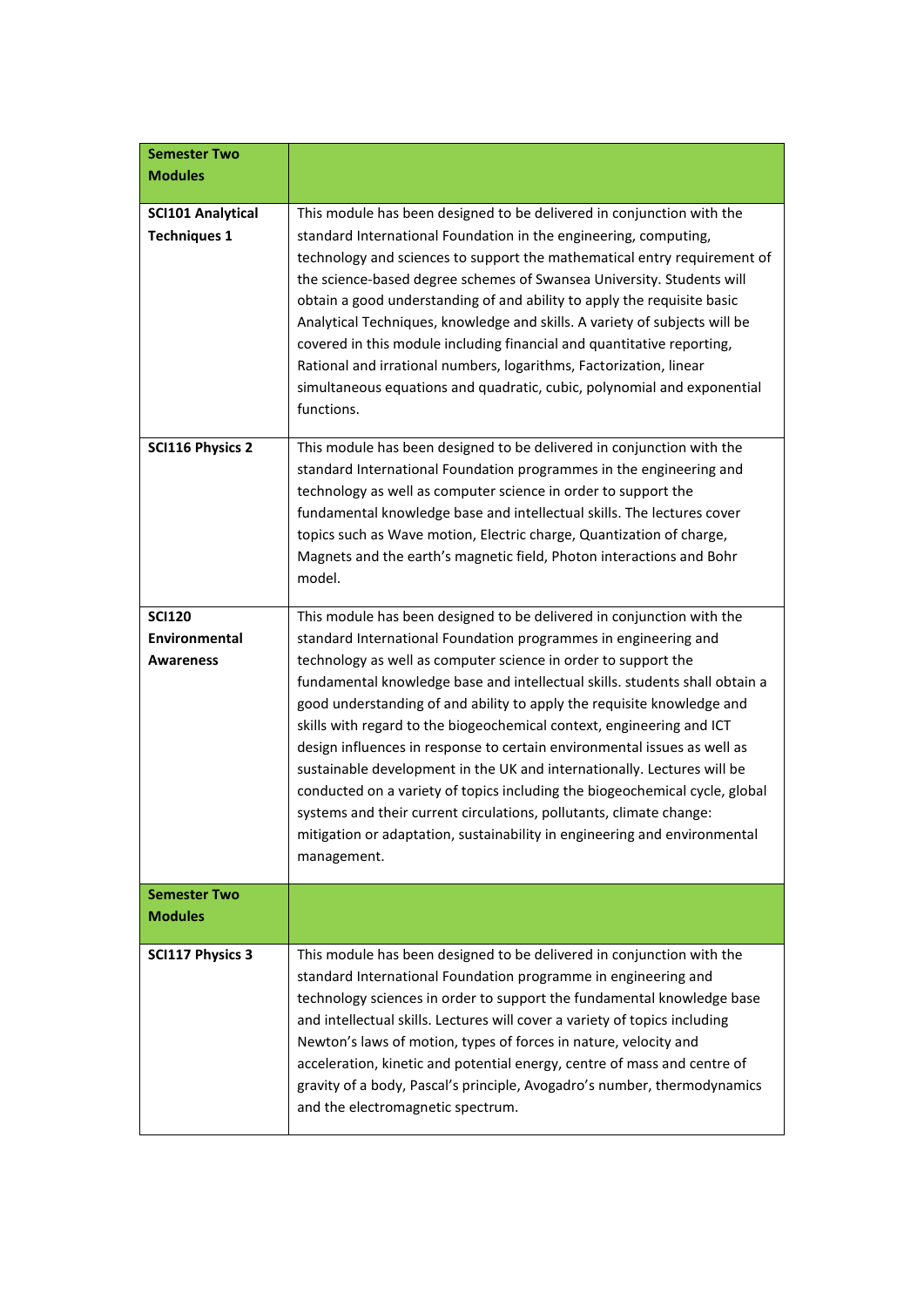| <b>SCI123</b>            | This module is modelled on that of the School of Engineering (see EG-080)      |
|--------------------------|--------------------------------------------------------------------------------|
| <b>Fundamentals of</b>   | and should be delivered in conjunction with the standard The College,          |
| <b>Materials</b>         | Swansea University International Foundation in Engineering and                 |
|                          | Technology to support knowledge and understanding with regard to the           |
|                          | application of materials to the engineering sciences and as a basis to further |
|                          | study of the prescribed degree schemes of Swansea University. The lectures     |
|                          | on this course will include metallic bonding, oxidation and reduction,         |
|                          | hydrocarbon, polymers, adhesives and bonding.                                  |
|                          |                                                                                |
|                          |                                                                                |
| <b>SCI103 Analytical</b> | This module has been designed to be delivered in conjunction with the          |
| <b>Techniques 3</b>      | standard International Foundation in Technology, Computer Science and          |
|                          | Mathematics programmes. Students will obtain a good understanding of           |
|                          | and ability to apply the requisite basic mathematical techniques,              |
|                          | knowledge and skills. Lectures will be taught on a variety of topics including |
|                          | first order differential equations, determinants, Eigenvalues, vectors and     |
|                          | Maclaurin's Theorem.                                                           |

|                             | Foundation (FHEQ Level 3) Engineering Stream 2 (2 semester) Overview            |
|-----------------------------|---------------------------------------------------------------------------------|
| <b>Semester One</b>         |                                                                                 |
| <b>Modules</b>              |                                                                                 |
|                             |                                                                                 |
| <b>SCI100 Interactive</b>   | This module has been designed to be delivered in conjunction with               |
| <b>Learning Skills and</b>  | Principles of ICT in order to benchmark and satisfy the progression criteria    |
| Communication               | with regard to student communication and learning skills competency.            |
| (ILSC)                      | Focus is put on the relevant transferable and portable skills of effective and  |
|                             | professional communication.                                                     |
|                             |                                                                                 |
|                             | The course utilizes a number of practical activities to allow candidates to     |
|                             | achieve these essential skills, students will be introduced to techniques and   |
|                             | strategies to manage speech anxiety; enhance grammar and vocabulary,            |
|                             | think critically under pressure; research, package and deliver logical and      |
|                             |                                                                                 |
|                             | persuasive communication both orally and in a variety of written formats;       |
|                             | summarise; and become an effective listener; understand cultural and            |
|                             | gender differences; and work effectively in a team and as an individual.        |
| <b>ICT003 Principles of</b> | This Principles of ICT module attempts to deliver an accurate snapshot of       |
| <b>ICT</b>                  | the state of ICT as it exists currently, as well as to equip the student with a |
|                             | useful set of skills in the use of common productivity software and Internet    |
|                             |                                                                                 |
|                             | based applications. The module introduces candidates to the interesting         |
|                             | challenges that ICT presents today and covers many anchor points that may       |
|                             | serve as a bridge to their interests and lifestyles. These bridges include the  |
|                             | technology in their mobile telephones, computing equipment, home                |
|                             | appliances, motor vehicles, shopping, movies and entertainment software.        |
|                             | Students shall obtain a good understanding of and ability to apply common       |
|                             | applications (Ms Word, Excel and Power Point) to document creation, data        |
|                             | collation and presentation whilst students will also be made aware of the       |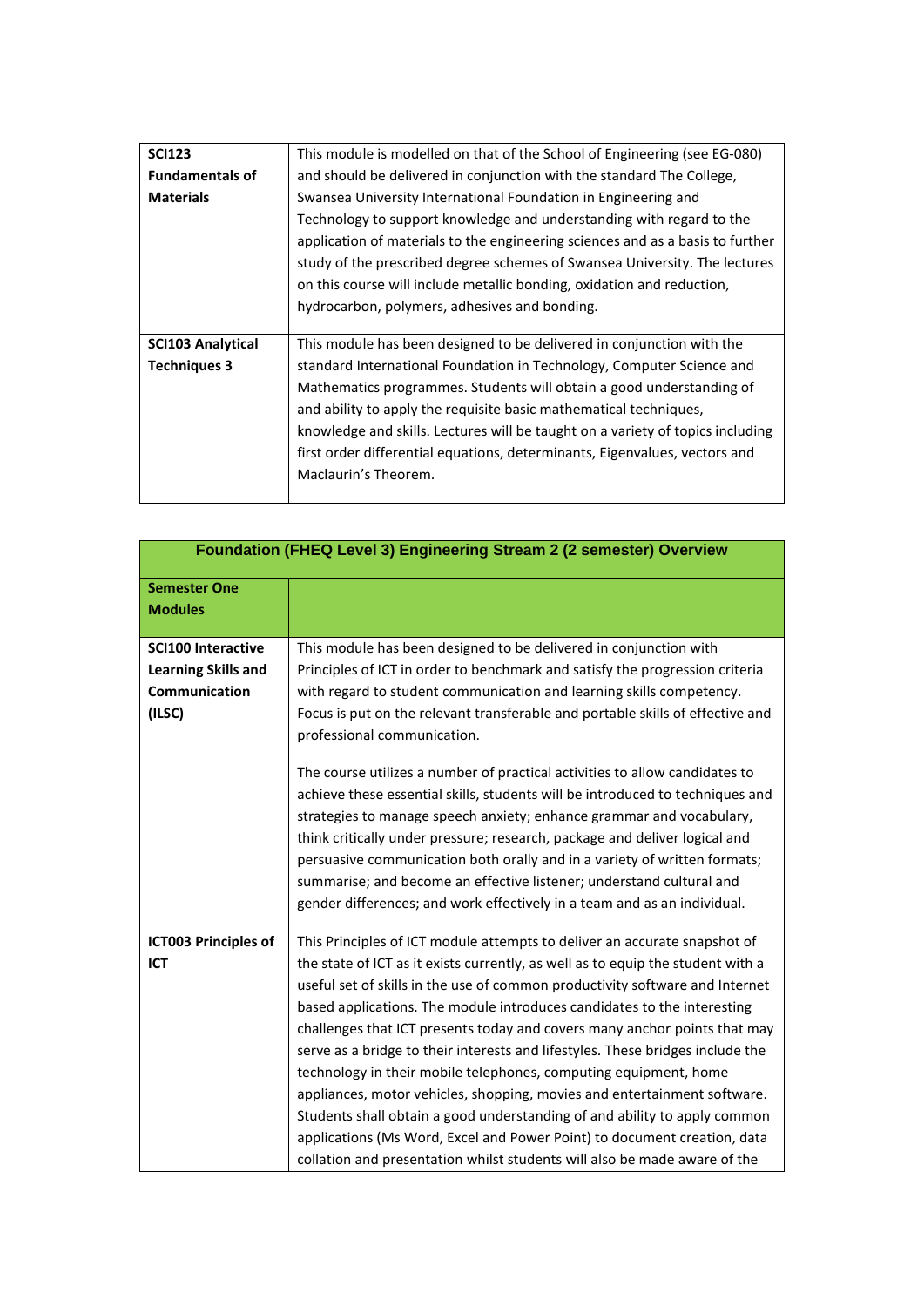|                          | benefits of using web based applications for information presentation and      |
|--------------------------|--------------------------------------------------------------------------------|
|                          | will be expected to use IT to communicate information effectively in a         |
|                          | variety of forms. Students will learn to identify important considerations     |
|                          | involved in the choice and maintenance of a computer system.                   |
| <b>SCI101 Analytical</b> | This module has been designed to be delivered in conjunction with the          |
| <b>Techniques 1</b>      | standard International Foundation in the engineering, computing,               |
|                          | technology and sciences to support the mathematical entry requirement of       |
|                          | the science-based degree schemes of Swansea University. Students will          |
|                          | obtain a good understanding of and ability to apply the requisite basic        |
|                          | Analytical Techniques, knowledge and skills. A variety of subjects will be     |
|                          | covered in this module including financial and quantitative reporting,         |
|                          | Rational and irrational numbers, logarithms, Factorization, linear             |
|                          | simultaneous equations and quadratic, cubic, polynomial and exponential        |
|                          | functions.                                                                     |
| <b>SCI116 Physics 2</b>  | This module has been designed to be delivered in conjunction with the          |
|                          | standard International Foundation programmes in the engineering and            |
|                          | technology as well as computer science in order to support the                 |
|                          | fundamental knowledge base and intellectual skills. The lectures cover         |
|                          | topics such as Wave motion, Electric charge, Quantization of charge,           |
|                          | Magnets and the earth's magnetic field, Photon interactions and Bohr           |
|                          | model.                                                                         |
|                          |                                                                                |
|                          |                                                                                |
| <b>Semester Two</b>      |                                                                                |
| <b>Modules</b>           |                                                                                |
| <b>SCI103 Analytical</b> | This module has been designed to be delivered in conjunction with the          |
| <b>Techniques 3</b>      | standard International Foundation in Technology, Computer Science and          |
|                          | Mathematics programmes. Students will obtain a good understanding of           |
|                          | and ability to apply the requisite basic mathematical techniques,              |
|                          | knowledge and skills. Lectures will be taught on a variety of topics including |
|                          | first order differential equations, determinants, Eigenvalues, vectors and     |
|                          | Maclaurin's Theorem.                                                           |
| <b>SCI117 Physics 3</b>  | This module has been designed to be delivered in conjunction with the          |
|                          | standard International Foundation programme in engineering and                 |
|                          | technology sciences in order to support the fundamental knowledge base         |
|                          | and intellectual skills. Lectures will cover a variety of topics including     |
|                          | Newton's laws of motion, types of forces in nature, velocity and               |
|                          | acceleration, kinetic and potential energy, centre of mass and centre of       |
|                          | gravity of a body, Pascal's principle, Avogadro's number, thermodynamics       |
|                          | and the electromagnetic spectrum.                                              |
| <b>SCI120</b>            | This module has been designed to be delivered in conjunction with the          |
| Environmental            | standard International Foundation programmes in engineering and                |
| <b>Awareness</b>         | technology as well as computer science in order to support the                 |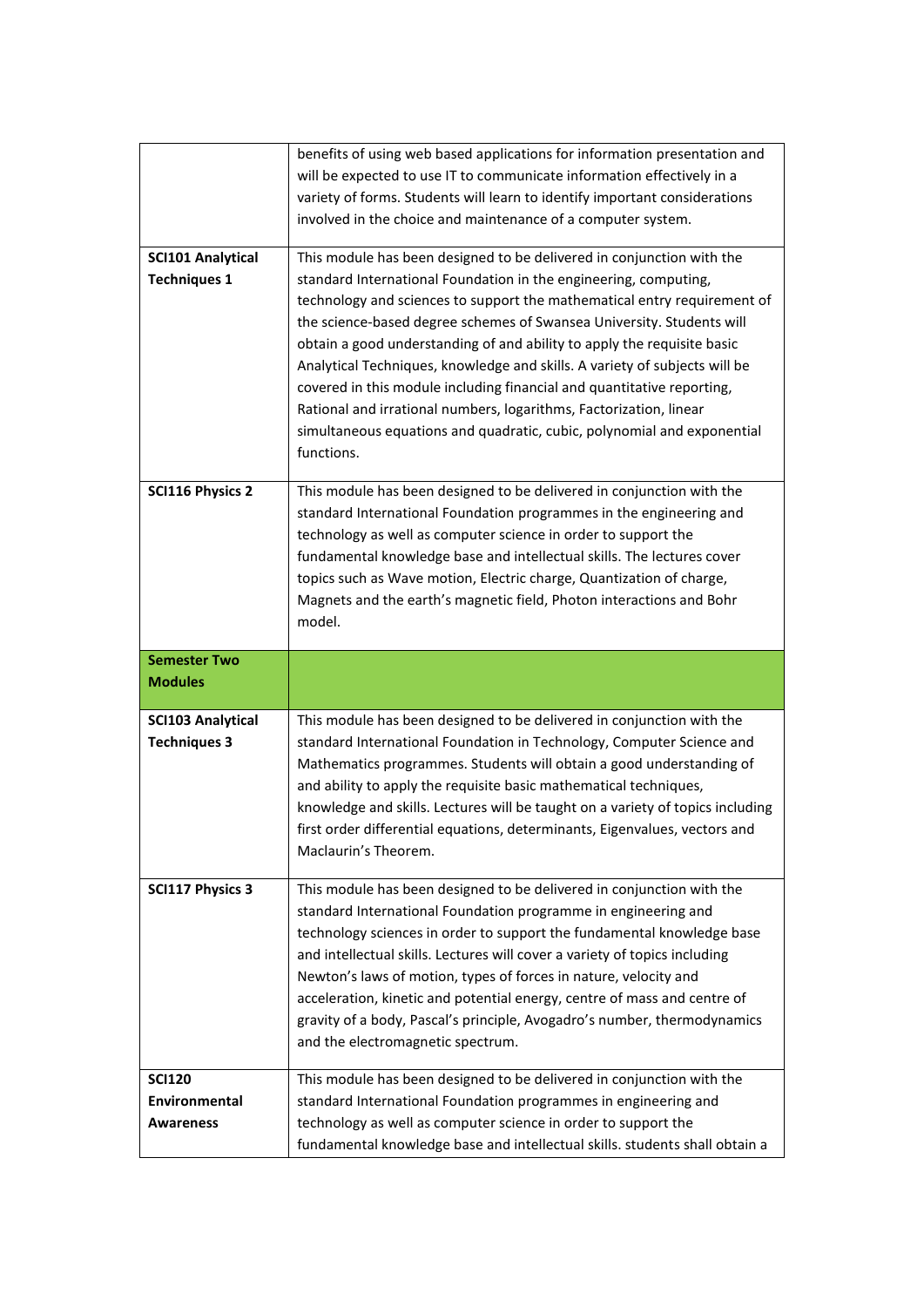|                         | good understanding of and ability to apply the requisite knowledge and<br>skills with regard to the biogeochemical context, engineering and ICT<br>design influences in response to certain environmental issues as well as<br>sustainable development in the UK and internationally. Lectures will be<br>conducted on a variety of topics including the biogeochemical cycle, global<br>systems and their current circulations, pollutants, climate change:<br>mitigation or adaptation, sustainability in engineering and environmental<br>management. |
|-------------------------|----------------------------------------------------------------------------------------------------------------------------------------------------------------------------------------------------------------------------------------------------------------------------------------------------------------------------------------------------------------------------------------------------------------------------------------------------------------------------------------------------------------------------------------------------------|
| <b>SCI130 Chemistry</b> | This module has been designed to be delivered in conjunction with the<br>standard Stage 1 programmes in the engineering, computer science and<br>mathematics in order to support the fundamental knowledge in chemistry<br>and intellectual skills requisite for successful completion of the prescribed<br>degree schemes of Swansea University. Topics will include atomic<br>structure, chemical measurements and stoichiometry, reaction kinetics and<br>aqueous systems.                                                                            |

| Foundation (FHEQ Level 3) Engineering Stream 2 (Entry Point A of 3 Semester) |                                                                                 |
|------------------------------------------------------------------------------|---------------------------------------------------------------------------------|
| <b>Overview</b>                                                              |                                                                                 |
|                                                                              |                                                                                 |
| <b>Semester One</b>                                                          |                                                                                 |
| <b>Modules</b>                                                               |                                                                                 |
| <b>SCI100 Interactive</b>                                                    | This module has been designed to be delivered in conjunction with               |
| <b>Learning Skills and</b>                                                   | Principles of ICT in order to benchmark and satisfy the progression criteria    |
| Communication                                                                | with regard to student communication and learning skills competency.            |
| (ILSC)                                                                       | Focus is put on the relevant transferable and portable skills of effective and  |
|                                                                              | professional communication.                                                     |
|                                                                              |                                                                                 |
|                                                                              | The course utilizes a number of practical activities to allow candidates to     |
|                                                                              | achieve these essential skills, students will be introduced to techniques and   |
|                                                                              | strategies to manage speech anxiety; enhance grammar and vocabulary,            |
|                                                                              | think critically under pressure; research, package and deliver logical and      |
|                                                                              | persuasive communication both orally and in a variety of written formats;       |
|                                                                              | summarise; and become an effective listener; understand cultural and            |
|                                                                              | gender differences; and work effectively in a team and as an individual.        |
|                                                                              |                                                                                 |
| <b>ICT003 Principles of</b>                                                  | This Principles of ICT module attempts to deliver an accurate snapshot of       |
| <b>ICT</b>                                                                   | the state of ICT as it exists currently, as well as to equip the student with a |
|                                                                              | useful set of skills in the use of common productivity software and Internet    |
|                                                                              | based applications. The module introduces candidates to the interesting         |
|                                                                              | challenges that ICT presents today and covers many anchor points that may       |
|                                                                              | serve as a bridge to their interests and lifestyles. These bridges include the  |
|                                                                              | technology in their mobile telephones, computing equipment, home                |
|                                                                              | appliances, motor vehicles, shopping, movies and entertainment software.        |
|                                                                              | Students shall obtain a good understanding of and ability to apply common       |
|                                                                              | applications (Ms Word, Excel and Power Point) to document creation, data        |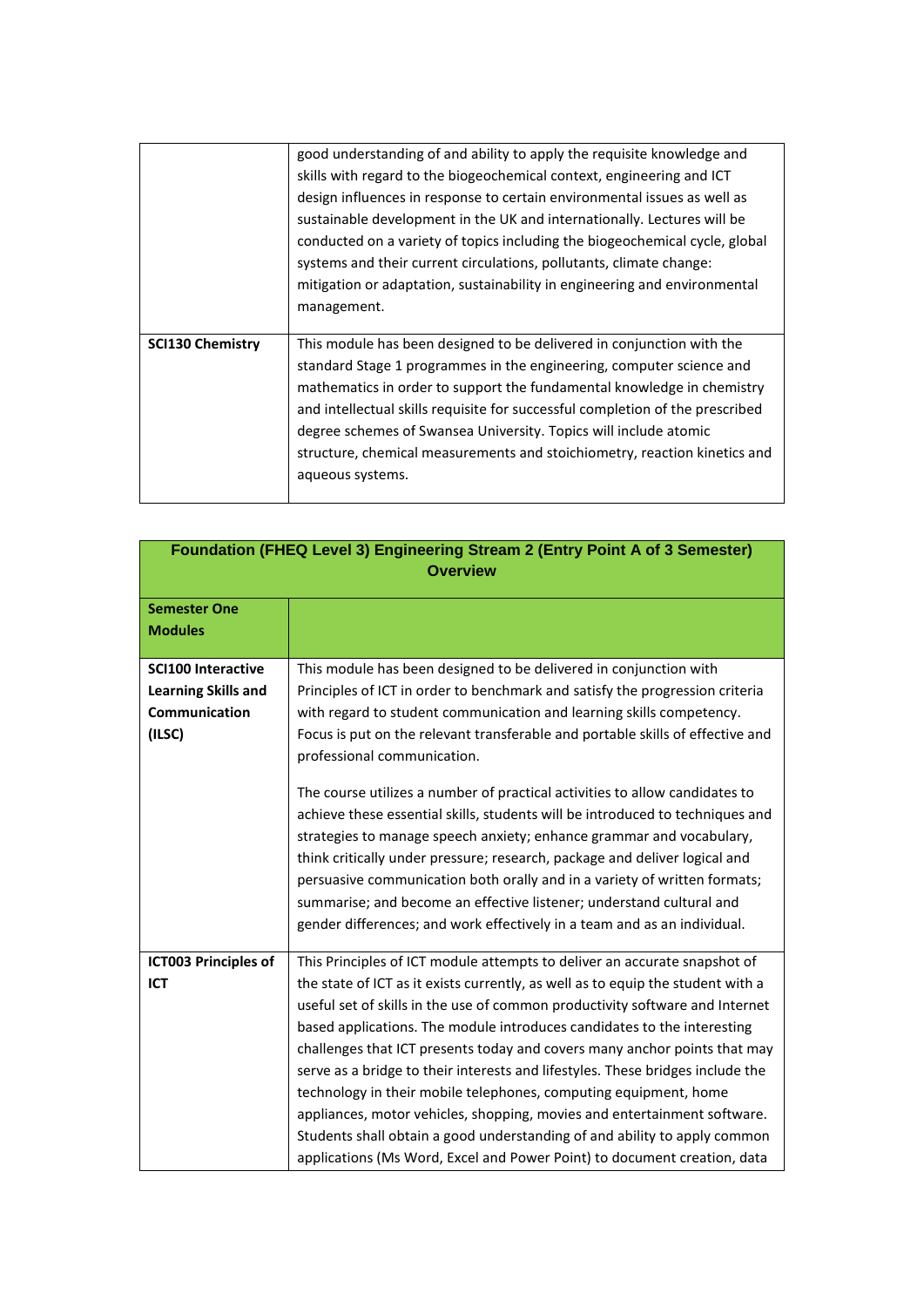|                                       | collation and presentation whilst students will also be made aware of the    |
|---------------------------------------|------------------------------------------------------------------------------|
|                                       | benefits of using web based applications for information presentation and    |
|                                       | will be expected to use IT to communicate information effectively in a       |
|                                       | variety of forms. Students will learn to identify important considerations   |
|                                       | involved in the choice and maintenance of a computer system.                 |
| <b>ESP1 English</b>                   | The module has been designed to enable students to reach a linguistic level  |
| Portfolio 1                           | appropriate for academic study on their chosen degree scheme. The aim of     |
|                                       | English Skills Portfolio is to enable students to develop their English      |
|                                       | Language level within an academic context, and to equip students with the    |
|                                       | linguistic and academic skills necessary to perform confidently within their |
|                                       | chosen discipline, whilst simultaneously encouraging them to become          |
|                                       | effective independent learners.                                              |
|                                       |                                                                              |
| <b>Semester Two</b><br><b>Modules</b> |                                                                              |
|                                       |                                                                              |
| <b>SCI101 Analytical</b>              | This module has been designed to be delivered in conjunction with the        |
| <b>Techniques 1</b>                   | standard International Foundation in the engineering, computing,             |
|                                       | technology and sciences to support the mathematical entry requirement of     |
|                                       | the science-based degree schemes of Swansea University. Students will        |
|                                       | obtain a good understanding of and ability to apply the requisite basic      |
|                                       | Analytical Techniques, knowledge and skills. A variety of subjects will be   |
|                                       | covered in this module including financial and quantitative reporting,       |
|                                       | Rational and irrational numbers, logarithms, Factorization, linear           |
|                                       | simultaneous equations and quadratic, cubic, polynomial and exponential      |
|                                       | functions.                                                                   |
| <b>SCI116 Physics 2</b>               | This module has been designed to be delivered in conjunction with the        |
|                                       | standard International Foundation programmes in the engineering and          |
|                                       | technology as well as computer science in order to support the               |
|                                       | fundamental knowledge base and intellectual skills. The lectures cover       |
|                                       | topics such as Wave motion, Electric charge, Quantization of charge,         |
|                                       | Magnets and the earth's magnetic field, Photon interactions and Bohr         |
|                                       | model.                                                                       |
| <b>SCI120</b>                         | This module has been designed to be delivered in conjunction with the        |
| <b>Environmental</b>                  | standard International Foundation programmes in engineering and              |
| <b>Awareness</b>                      | technology as well as computer science in order to support the               |
|                                       | fundamental knowledge base and intellectual skills. students shall obtain a  |
|                                       | good understanding of and ability to apply the requisite knowledge and       |
|                                       | skills with regard to the biogeochemical context, engineering and ICT        |
|                                       | design influences in response to certain environmental issues as well as     |
|                                       | sustainable development in the UK and internationally. Lectures will be      |
|                                       | conducted on a variety of topics including the biogeochemical cycle, global  |
|                                       | systems and their current circulations, pollutants, climate change:          |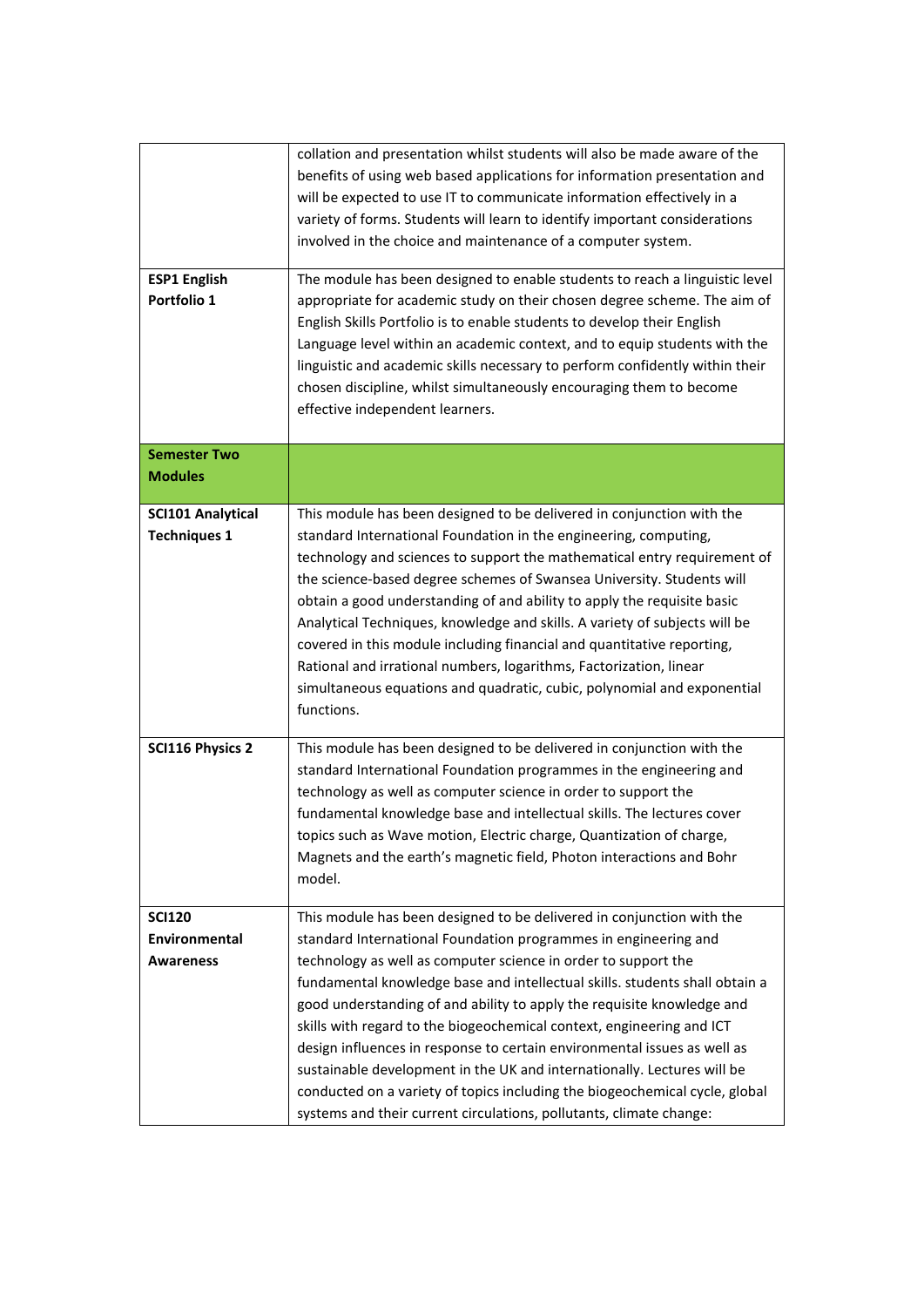|                                                 | mitigation or adaptation, sustainability in engineering and environmental<br>management.                                                                                                                                                                                                                                                                                                                                                                                                                                                                         |
|-------------------------------------------------|------------------------------------------------------------------------------------------------------------------------------------------------------------------------------------------------------------------------------------------------------------------------------------------------------------------------------------------------------------------------------------------------------------------------------------------------------------------------------------------------------------------------------------------------------------------|
| <b>ESP2 English</b><br><b>Portfolio 2</b>       | The module has been designed to enable students to reach a linguistic level<br>appropriate for academic study on their chosen degree scheme. The aim of<br>English Skills Portfolio is to enable students to develop their English<br>Language level within an academic context, and to equip students with the<br>linguistic and academic skills necessary to perform confidently within their<br>chosen discipline, whilst simultaneously encouraging them to become<br>effective independent learners.                                                        |
| <b>Semester Three</b><br><b>Modules</b>         |                                                                                                                                                                                                                                                                                                                                                                                                                                                                                                                                                                  |
| <b>SCI103 Analytical</b><br><b>Techniques 3</b> | This module has been designed to be delivered in conjunction with the<br>standard International Foundation in Technology, Computer Science and<br>Mathematics programmes. Students will obtain a good understanding of<br>and ability to apply the requisite basic mathematical techniques,<br>knowledge and skills. Lectures will be taught on a variety of topics including<br>first order differential equations, determinants, Eigenvalues, vectors and<br>Maclaurin's Theorem.                                                                              |
| <b>SCI117 Physics 3</b>                         | This module has been designed to be delivered in conjunction with the<br>standard International Foundation programme in engineering and<br>technology sciences in order to support the fundamental knowledge base<br>and intellectual skills. Lectures will cover a variety of topics including<br>Newton's laws of motion, types of forces in nature, velocity and<br>acceleration, kinetic and potential energy, centre of mass and centre of<br>gravity of a body, Pascal's principle, Avogadro's number, thermodynamics<br>and the electromagnetic spectrum. |
| <b>SCI130 Chemistry</b>                         | This module has been designed to be delivered in conjunction with the<br>standard Stage 1 programmes in the engineering, computer science and<br>mathematics in order to support the fundamental knowledge in chemistry<br>and intellectual skills requisite for successful completion of the prescribed<br>degree schemes of Swansea University. Topics will include atomic<br>structure, chemical measurements and stoichiometry, reaction kinetics and<br>aqueous systems.                                                                                    |
| <b>ESP3 English</b><br>Portfolio 3              | The module has been designed to enable students to reach a linguistic level<br>appropriate for academic study on their chosen degree scheme. The aim of<br>English Skills Portfolio is to enable students to develop their English<br>Language level within an academic context, and to equip students with the<br>linguistic and academic skills necessary to perform confidently within their<br>chosen discipline, whilst simultaneously encouraging them to become<br>effective independent learners.                                                        |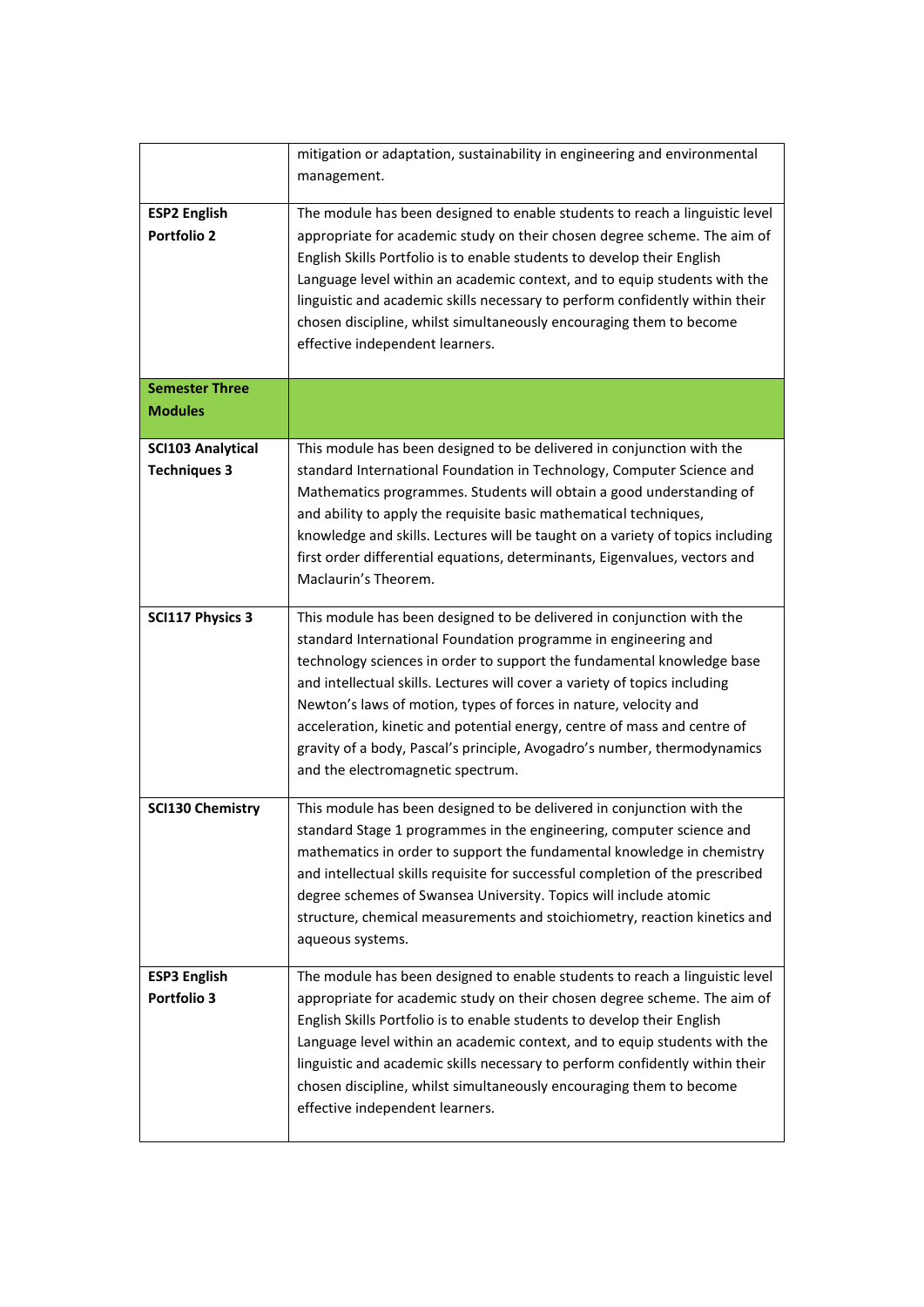| Foundation (FHEQ Level 3) Engineering Stream 2 (Entry Point B of 3 Semester)<br><b>Overview</b> |                                                                                                                                                                                                                                                                                                                                                                                                                                                                                                                                                                                                                                                                                                                                                                                                                                                                                                   |
|-------------------------------------------------------------------------------------------------|---------------------------------------------------------------------------------------------------------------------------------------------------------------------------------------------------------------------------------------------------------------------------------------------------------------------------------------------------------------------------------------------------------------------------------------------------------------------------------------------------------------------------------------------------------------------------------------------------------------------------------------------------------------------------------------------------------------------------------------------------------------------------------------------------------------------------------------------------------------------------------------------------|
| <b>Semester One</b><br><b>Modules</b>                                                           |                                                                                                                                                                                                                                                                                                                                                                                                                                                                                                                                                                                                                                                                                                                                                                                                                                                                                                   |
| <b>SCI100 Interactive</b><br><b>Learning Skills and</b><br>Communication<br>(ILSC)              | This module has been designed to be delivered in conjunction with<br>Principles of ICT in order to benchmark and satisfy the progression criteria<br>with regard to student communication and learning skills competency.<br>Focus is put on the relevant transferable and portable skills of effective and<br>professional communication.<br>The course utilizes a number of practical activities to allow candidates to<br>achieve these essential skills, students will be introduced to techniques and<br>strategies to manage speech anxiety; enhance grammar and vocabulary,<br>think critically under pressure; research, package and deliver logical and<br>persuasive communication both orally and in a variety of written formats;<br>summarise; and become an effective listener; understand cultural and<br>gender differences; and work effectively in a team and as an individual. |
| <b>SCI101 Analytical</b><br><b>Techniques 1</b>                                                 | This module has been designed to be delivered in conjunction with the<br>standard International Foundation in the engineering, computing,<br>technology and sciences to support the mathematical entry requirement of<br>the science-based degree schemes of Swansea University. Students will<br>obtain a good understanding of and ability to apply the requisite basic<br>Analytical Techniques, knowledge and skills. A variety of subjects will be<br>covered in this module including financial and quantitative reporting,<br>Rational and irrational numbers, logarithms, Factorization, linear<br>simultaneous equations and quadratic, cubic, polynomial and exponential<br>functions.                                                                                                                                                                                                  |
| <b>SCI116 Physics 2</b>                                                                         | This module has been designed to be delivered in conjunction with the<br>standard International Foundation programmes in the engineering and<br>technology as well as computer science in order to support the<br>fundamental knowledge base and intellectual skills. The lectures cover<br>topics such as Wave motion, Electric charge, Quantization of charge,<br>Magnets and the earth's magnetic field, Photon interactions and Bohr<br>model.                                                                                                                                                                                                                                                                                                                                                                                                                                                |
| <b>ESP2 English</b><br><b>Portfolio 2</b>                                                       | The module has been designed to enable students to reach a linguistic level<br>appropriate for academic study on their chosen degree scheme. The aim of<br>English Skills Portfolio is to enable students to develop their English<br>Language level within an academic context, and to equip students with the<br>linguistic and academic skills necessary to perform confidently within their<br>chosen discipline, whilst simultaneously encouraging them to become<br>effective independent learners.                                                                                                                                                                                                                                                                                                                                                                                         |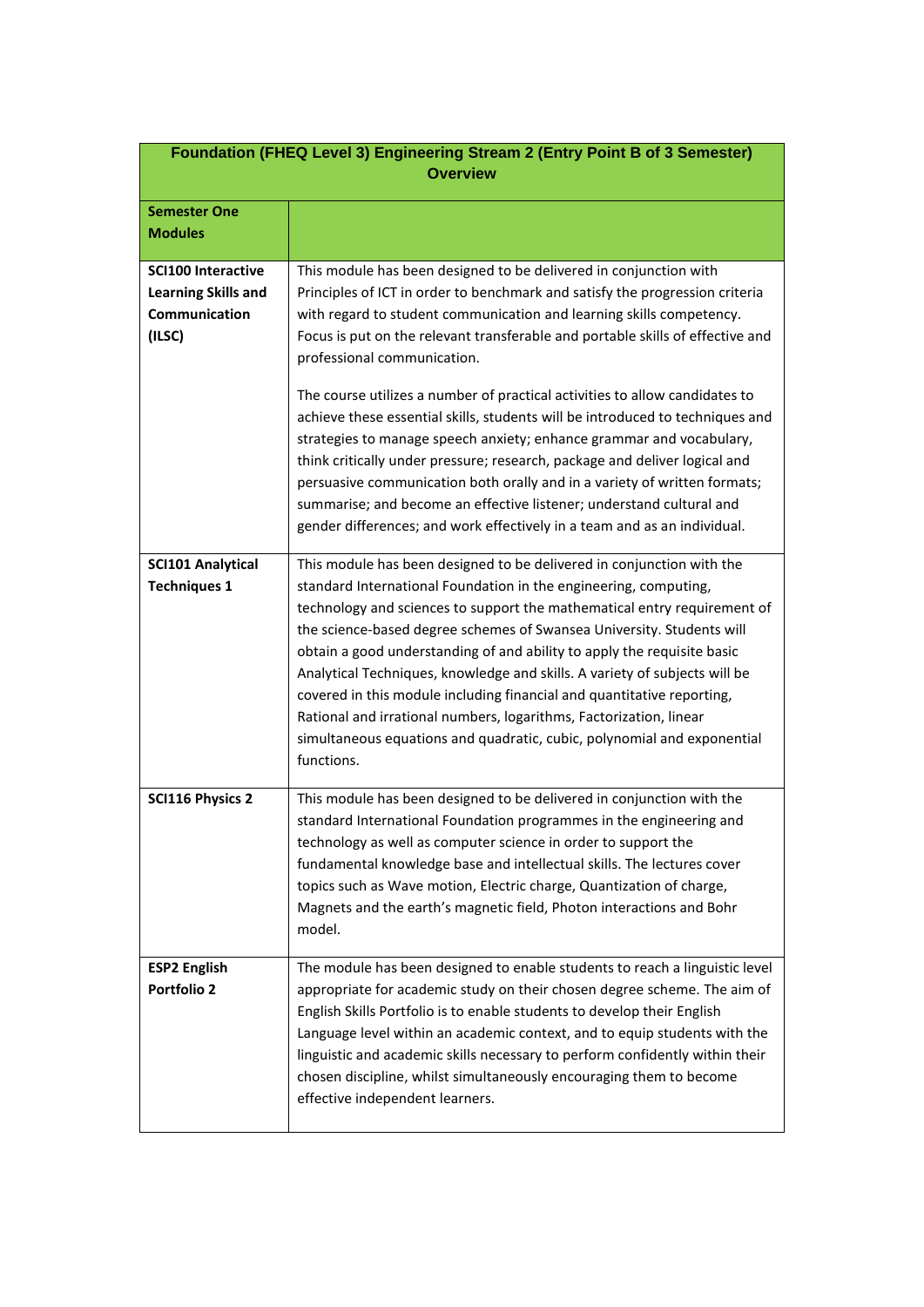| <b>Semester Two</b><br><b>Modules</b>              |                                                                                                                                                                                                                                                                                                                                                                                                                                                                                                                                                                                                                                                                                                                                                                                                                                                       |
|----------------------------------------------------|-------------------------------------------------------------------------------------------------------------------------------------------------------------------------------------------------------------------------------------------------------------------------------------------------------------------------------------------------------------------------------------------------------------------------------------------------------------------------------------------------------------------------------------------------------------------------------------------------------------------------------------------------------------------------------------------------------------------------------------------------------------------------------------------------------------------------------------------------------|
| <b>SCI103 Analytical</b><br><b>Techniques 3</b>    | This module has been designed to be delivered in conjunction with the<br>standard International Foundation in Technology, Computer Science and<br>Mathematics programmes. Students will obtain a good understanding of<br>and ability to apply the requisite basic mathematical techniques,<br>knowledge and skills. Lectures will be taught on a variety of topics including<br>first order differential equations, determinants, Eigenvalues, vectors and<br>Maclaurin's Theorem.                                                                                                                                                                                                                                                                                                                                                                   |
| <b>SCI117 Physics 3</b>                            | This module has been designed to be delivered in conjunction with the<br>standard International Foundation programme in engineering and<br>technology sciences in order to support the fundamental knowledge base<br>and intellectual skills. Lectures will cover a variety of topics including<br>Newton's laws of motion, types of forces in nature, velocity and<br>acceleration, kinetic and potential energy, centre of mass and centre of<br>gravity of a body, Pascal's principle, Avogadro's number, thermodynamics<br>and the electromagnetic spectrum.                                                                                                                                                                                                                                                                                      |
| <b>SCI120</b><br><b>Environmental</b><br>Awareness | This module has been designed to be delivered in conjunction with the<br>standard International Foundation programmes in engineering and<br>technology as well as computer science in order to support the<br>fundamental knowledge base and intellectual skills. students shall obtain a<br>good understanding of and ability to apply the requisite knowledge and<br>skills with regard to the biogeochemical context, engineering and ICT<br>design influences in response to certain environmental issues as well as<br>sustainable development in the UK and internationally. Lectures will be<br>conducted on a variety of topics including the biogeochemical cycle, global<br>systems and their current circulations, pollutants, climate change:<br>mitigation or adaptation, sustainability in engineering and environmental<br>management. |
| <b>SCI130 Chemistry</b>                            | This module has been designed to be delivered in conjunction with the<br>standard Stage 1 programmes in the engineering, computer science and<br>mathematics in order to support the fundamental knowledge in chemistry<br>and intellectual skills requisite for successful completion of the prescribed<br>degree schemes of Swansea University. Topics will include atomic<br>structure, chemical measurements and stoichiometry, reaction kinetics and<br>aqueous systems.                                                                                                                                                                                                                                                                                                                                                                         |
| <b>ESP3 English</b><br>Portfolio 3                 | The module has been designed to enable students to reach a linguistic level<br>appropriate for academic study on their chosen degree scheme. The aim of<br>English Skills Portfolio is to enable students to develop their English<br>Language level within an academic context, and to equip students with the<br>linguistic and academic skills necessary to perform confidently within their<br>chosen discipline, whilst simultaneously encouraging them to become<br>effective independent learners.                                                                                                                                                                                                                                                                                                                                             |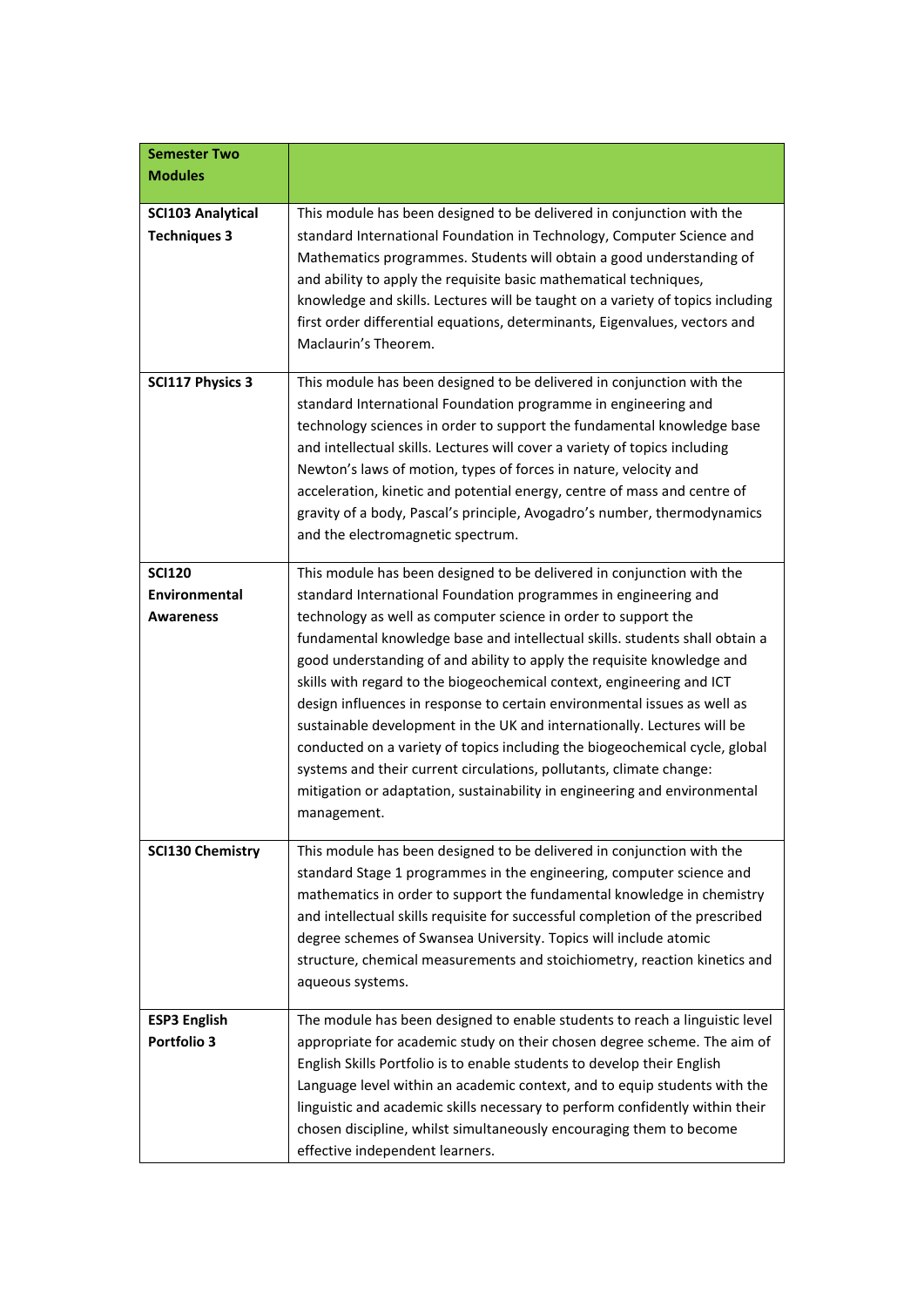|                                                                                    | Foundation (FHEQ Level 3) Engineering Stream 2 (November Entry) Overview                                                                                                                                                                                                                                                                                                                                                                                                                                                                                                                                                                                                                                                                                                                                                                                                                                                                                                                                                                                                                                                                                                          |
|------------------------------------------------------------------------------------|-----------------------------------------------------------------------------------------------------------------------------------------------------------------------------------------------------------------------------------------------------------------------------------------------------------------------------------------------------------------------------------------------------------------------------------------------------------------------------------------------------------------------------------------------------------------------------------------------------------------------------------------------------------------------------------------------------------------------------------------------------------------------------------------------------------------------------------------------------------------------------------------------------------------------------------------------------------------------------------------------------------------------------------------------------------------------------------------------------------------------------------------------------------------------------------|
| <b>Semester One</b><br><b>Modules</b>                                              |                                                                                                                                                                                                                                                                                                                                                                                                                                                                                                                                                                                                                                                                                                                                                                                                                                                                                                                                                                                                                                                                                                                                                                                   |
| <b>SCI100 Interactive</b><br><b>Learning Skills and</b><br>Communication<br>(ILSC) | This module has been designed to be delivered in conjunction with Principles<br>of ICT in order to benchmark and satisfy the progression criteria with regard<br>to student communication and learning skills competency. Focus is put on the<br>relevant transferable and portable skills of effective and professional<br>communication.                                                                                                                                                                                                                                                                                                                                                                                                                                                                                                                                                                                                                                                                                                                                                                                                                                        |
|                                                                                    | The course utilizes a number of practical activities to allow candidates to<br>achieve these essential skills, students will be introduced to techniques and<br>strategies to manage speech anxiety; enhance grammar and vocabulary, think<br>critically under pressure; research, package and deliver logical and persuasive<br>communication both orally and in a variety of written formats; summarise;<br>and become an effective listener; understand cultural and gender differences;<br>and work effectively in a team and as an individual.                                                                                                                                                                                                                                                                                                                                                                                                                                                                                                                                                                                                                               |
| <b>ICT003 Principles of</b><br>ICT                                                 | This Principles of ICT module attempts to deliver an accurate snapshot of the<br>state of ICT as it exists currently, as well as to equip the student with a useful<br>set of skills in the use of common productivity software and Internet based<br>applications. The module introduces candidates to the interesting challenges<br>that ICT presents today and covers many anchor points that may serve as a<br>bridge to their interests and lifestyles. These bridges include the technology in<br>their mobile telephones, computing equipment, home appliances, motor<br>vehicles, shopping, movies and entertainment software. Students shall obtain<br>a good understanding of and ability to apply common applications (Ms Word,<br>Excel and Power Point) to document creation, data collation and presentation<br>whilst students will also be made aware of the benefits of using web based<br>applications for information presentation and will be expected to use IT to<br>communicate information effectively in a variety of forms. Students will learn<br>to identify important considerations involved in the choice and maintenance<br>of a computer system. |
| <b>Semester Two</b><br>Modules                                                     |                                                                                                                                                                                                                                                                                                                                                                                                                                                                                                                                                                                                                                                                                                                                                                                                                                                                                                                                                                                                                                                                                                                                                                                   |
| <b>SCI101 Analytical</b><br><b>Techniques 1</b>                                    | This module has been designed to be delivered in conjunction with the<br>standard International Foundation in the engineering, computing, technology<br>and sciences to support the mathematical entry requirement of the science-<br>based degree schemes of Swansea University. Students will obtain a good<br>understanding of and ability to apply the requisite basic Analytical<br>Techniques, knowledge and skills. A variety of subjects will be covered in this<br>module including financial and quantitative reporting, Rational and irrational<br>numbers, logarithms, Factorization, linear simultaneous equations and<br>quadratic, cubic, polynomial and exponential functions.                                                                                                                                                                                                                                                                                                                                                                                                                                                                                    |